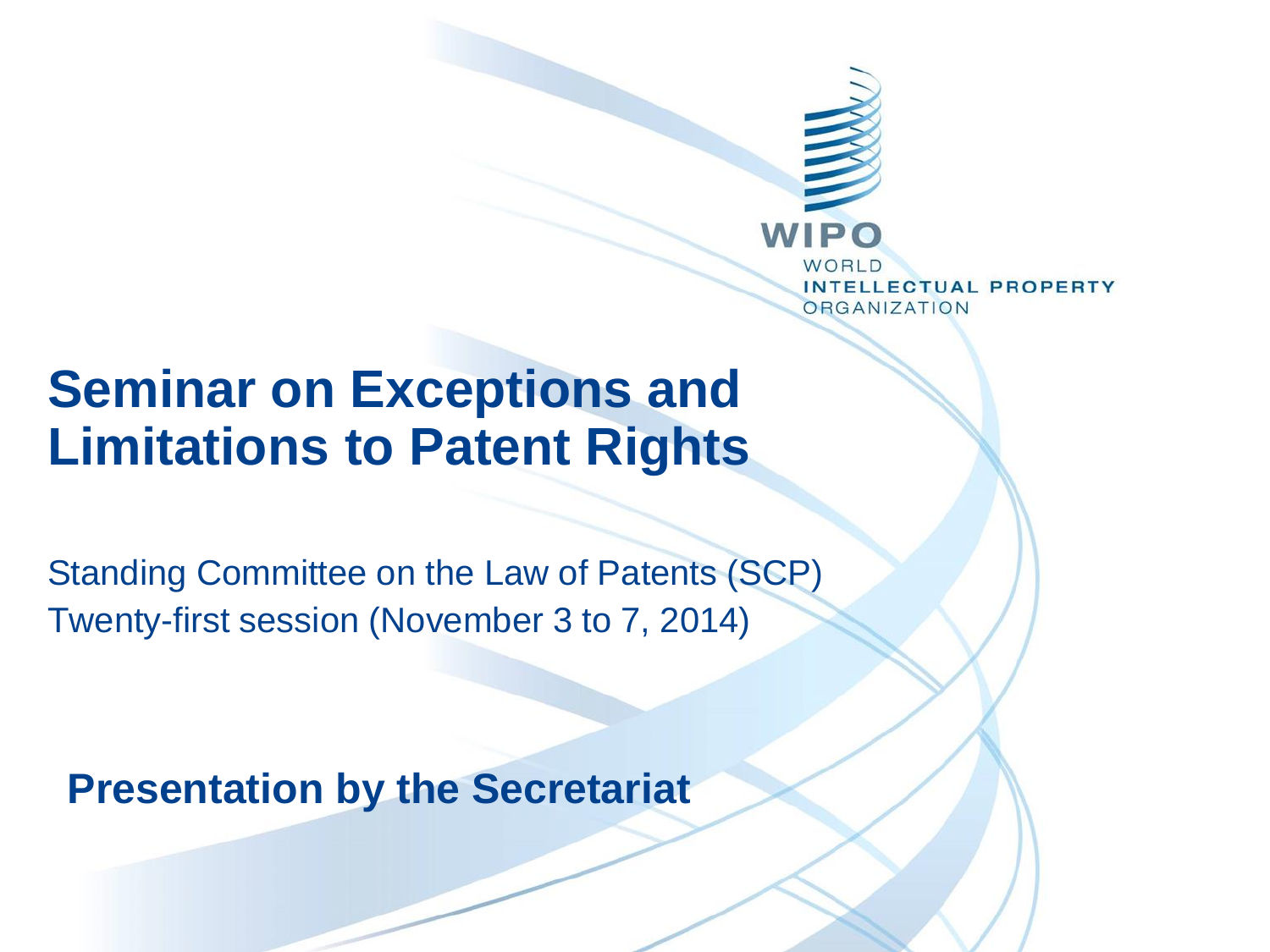## Introduction

Implementation of exceptions and limitations in Member States, without evaluating the effectiveness of those exceptions and limitations

- $\Box$  Acts for obtaining regulatory approval from authorities (SCP/21/3)
- □ Compulsory licensing and/or government use (SCP/21/4 and 5)
- $\Box$  Exhaustion of patent rights (SCP/21/7)
- Farmers' and/or breeders' use of patented inventions (SCP/21/6)
- Based on the Questionnaire on exceptions and limitations to patent rights: 88 responses received
- Full information available on the SCP e-forum website
- Structure of the documents: (i) policy objectives; (ii) applicable national/regional laws and the scope of the exception; (iii) implementation challengesWIPO

*NTELLECTUAL PROPERTY* **RGANIZATION**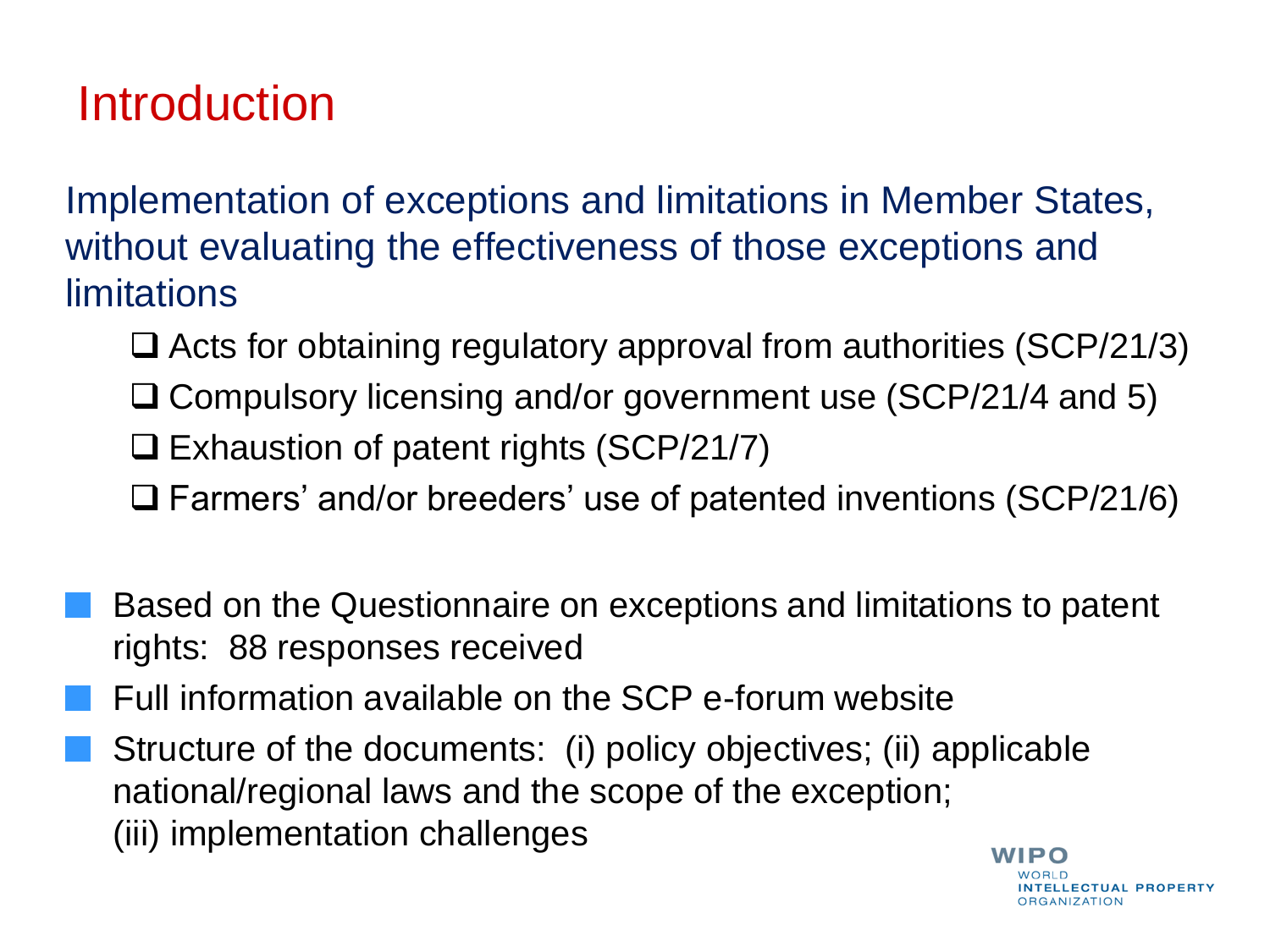

### **ACTS FOR OBTAINING REGULATORY APPROVAL FROM AUTHORITIES**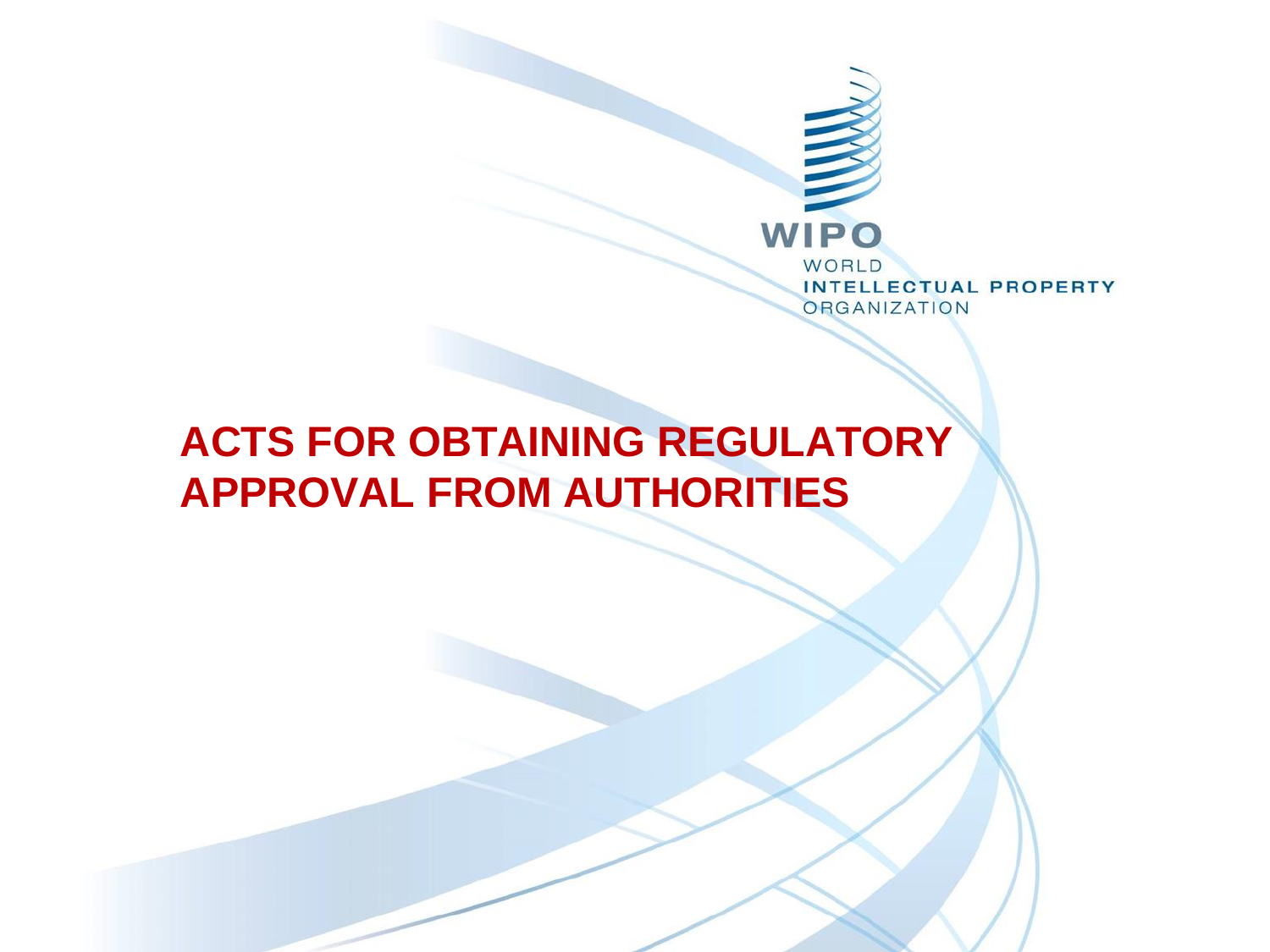Member States that provided for exceptions and/or limitations related to acts for obtaining regulatory approval from authorities:

Albania, Argentina, Australia, Austria, Bosnia and Herzegovina, Brazil, Bulgaria, Canada, Chile, China, Costa Rica, Croatia, Czech Republic, Denmark, Dominican Republic, El Salvador, Finland, France, Germany, Greece, Hungary, India, Israel, Italy, Japan, Jordan, Kenya, Latvia, Lithuania, Malaysia, Mexico, Netherlands, New Zealand, Norway, Oman, Pakistan, Peru, Philippines, Poland, Portugal, Republic of Korea, Romania, Slovakia, South Africa, Spain, Sweden, Switzerland, Thailand, Turkey, United Kingdom, United States of America and Viet Nam (52 in total)

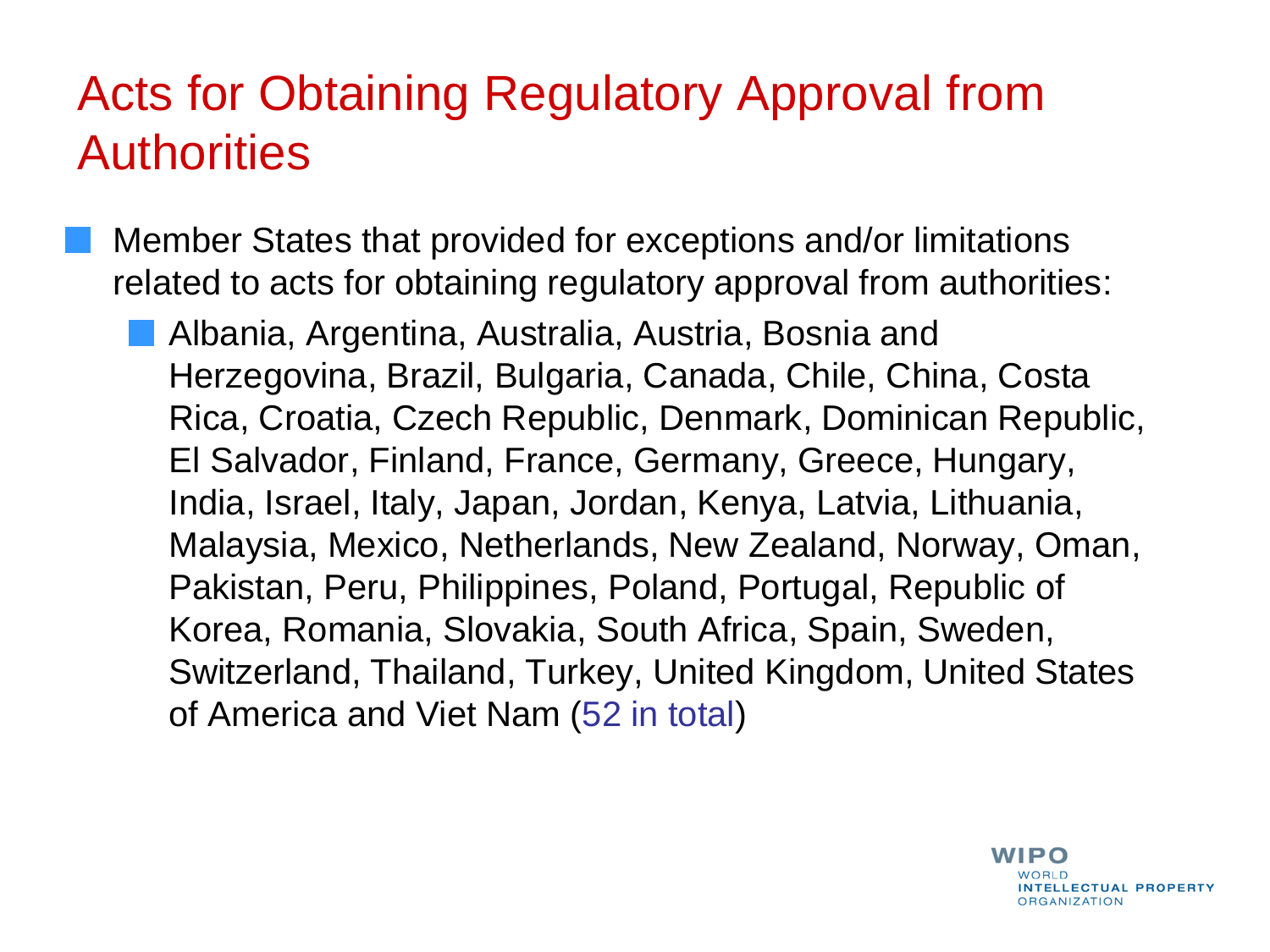#### Public Policy Objectives

- To prevent a patentee from having a *de facto* extension of the patent term (e.g., AU, BR, CL, CN, IL and PT) and to facilitate the marketing of generic medicines immediately after expiration of the patent term (e.g., AT, DE, ES, FR, KE, NL, NZ and PL)
	- To balance the interests between right holders and the users of those rights (BR, IL and US)
- To promote competition in the pharmaceutical market (CA, CH and IL)

WIPO

NTELLECTUAL PROPERTY

**DRGANIZATION** 

- To enable the public to obtain quality medicines at cheaper/reasonable prices (CN, HU and PK)
	- To comply with regional law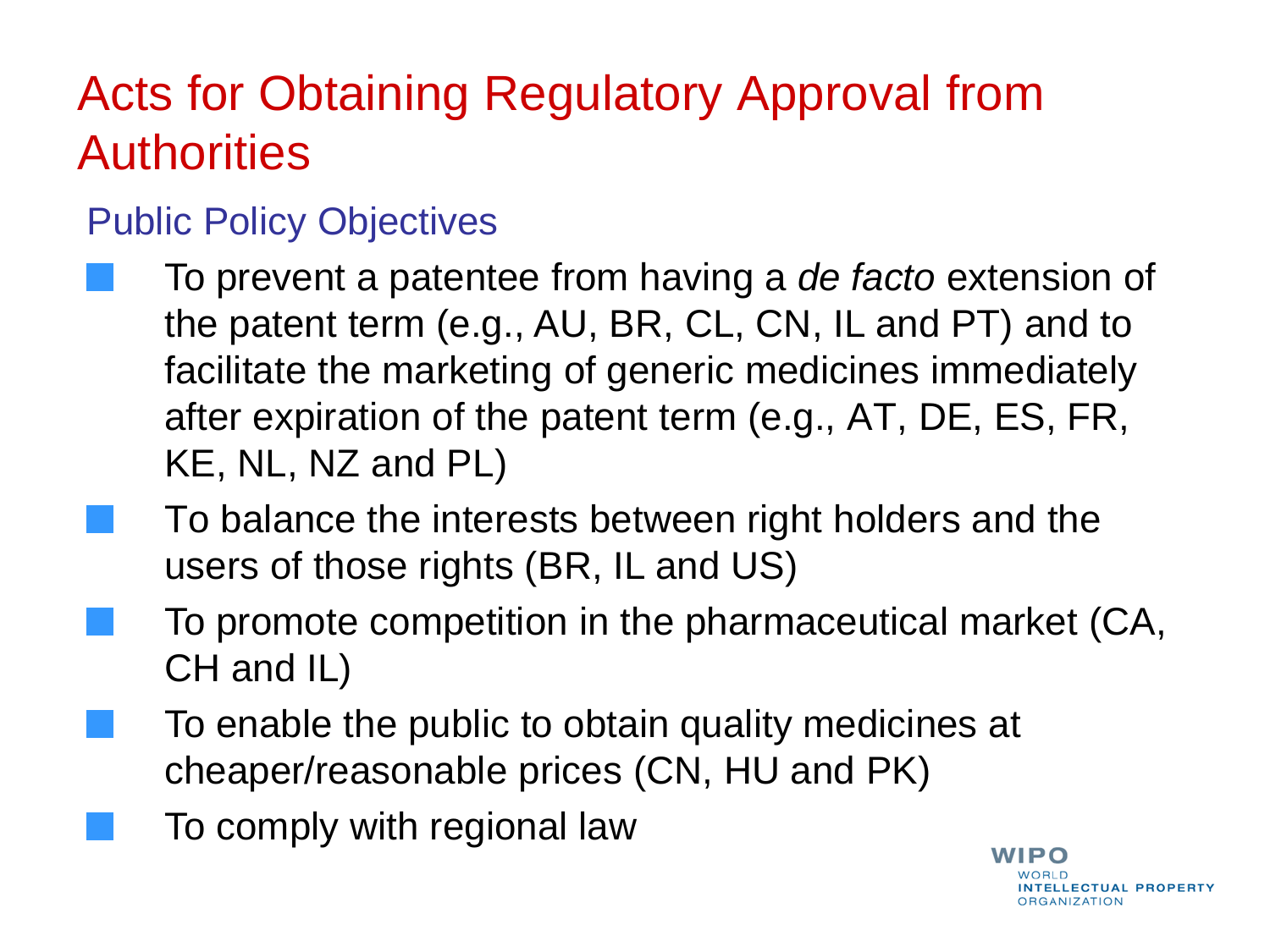The Applicable Law and the Scope of the Exception

- In most Member States statutory exception In some Member States, this exception and experimental/scientific research exception are expressly combined into a single provision
- In few Member States, the exception is provided in laws regulating pharmacy or medicinal products

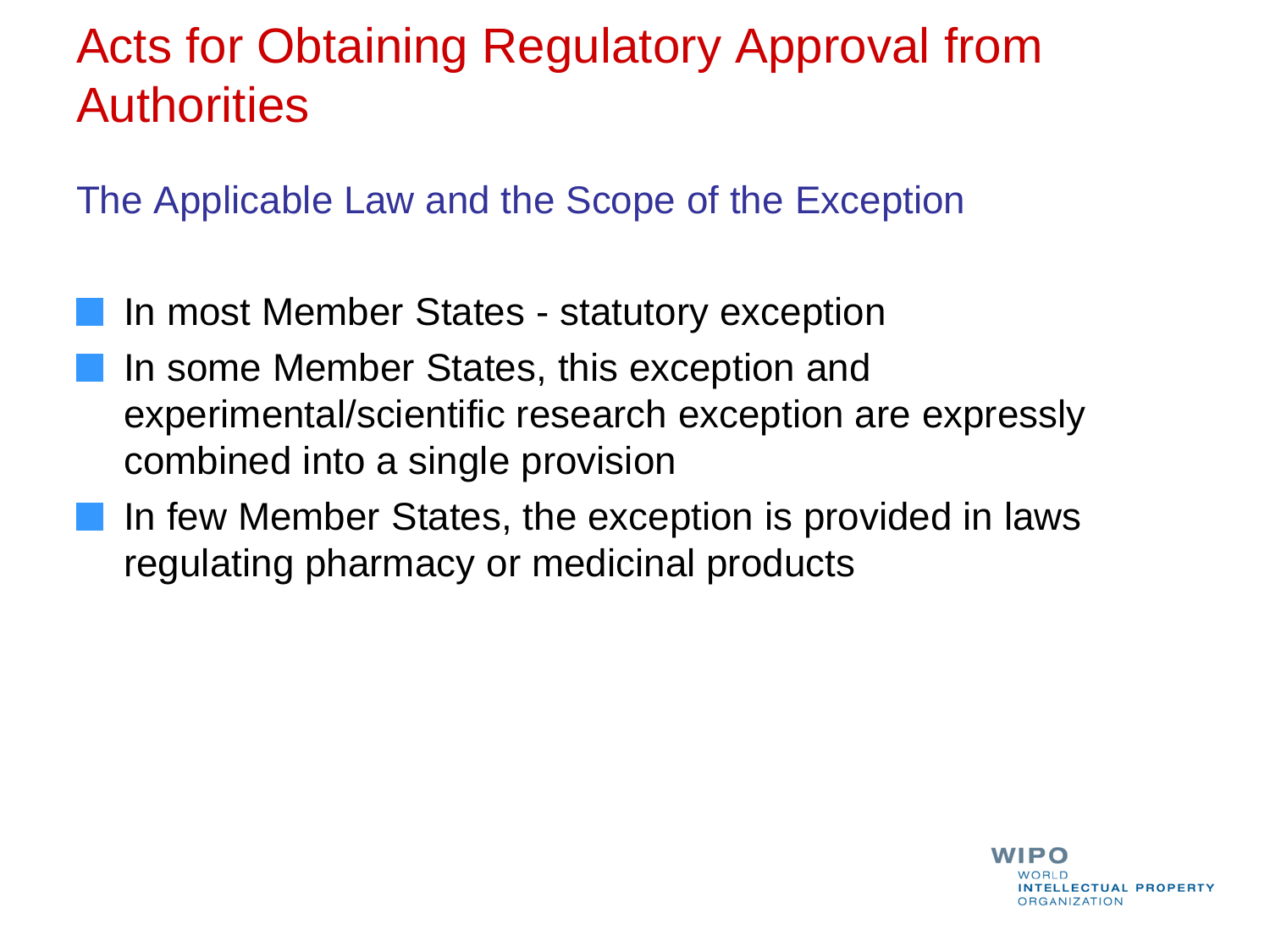#### **Entitlement**

- In most Member States, no restrictions as to the entitlement ("any person", "any party", "any third party" or "any legal person")
- Some Member States specifically noted "companies producing generic medicines" (AT, DE and LV)
- Some laws state generally "those" or "non-authorized third parties" whose acts aim at developing information to obtain the regulatory approval (BR and US)
- In United Kingdom, the exception applied specifically to "those carrying out studies, tests and trials on generic medicinal products" *including* "manufacturers and suppliers of materials for such studies, tests and trials"
- Some laws do not expressly specify the entitlement (CR, NO and SK)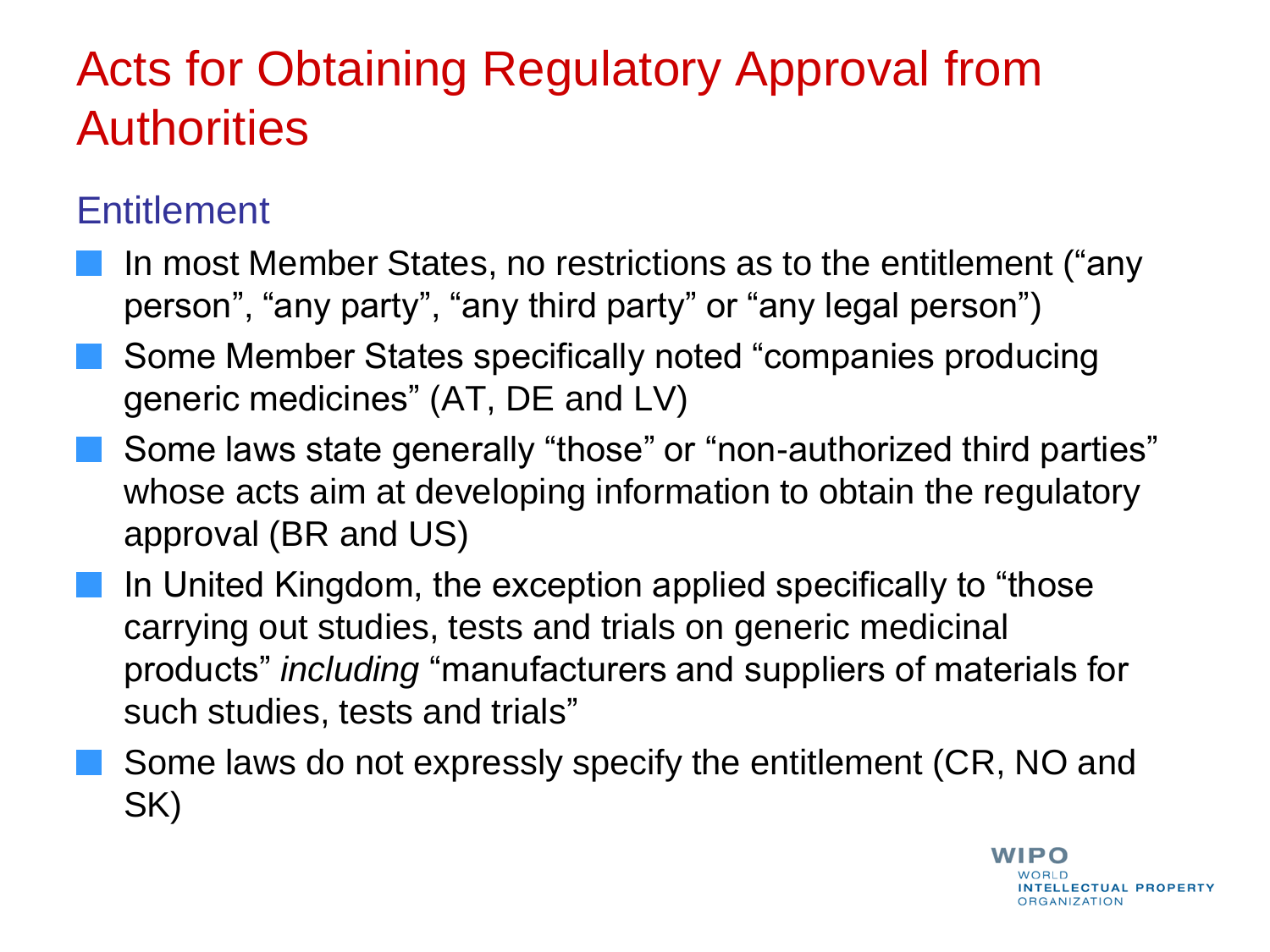#### Products covered

- In 15 Member States, the exception applies to "any products"
- In a majority of Member States, the scope of the exception is limited to certain products, such as "pharmaceutical products", "human or a veterinary drug or a medical products", "certain medicines and agrochemical products", "allopathic medicines" or "drugs or veterinary biological products"
	- In Australia and Norway, the exception does not cover "medical devices, or therapeutic devices" or "patented methods, equipment or other tools necessary to the process", respectively

WIPO **NTELLECTUAL PROPERTY RGANIZATION**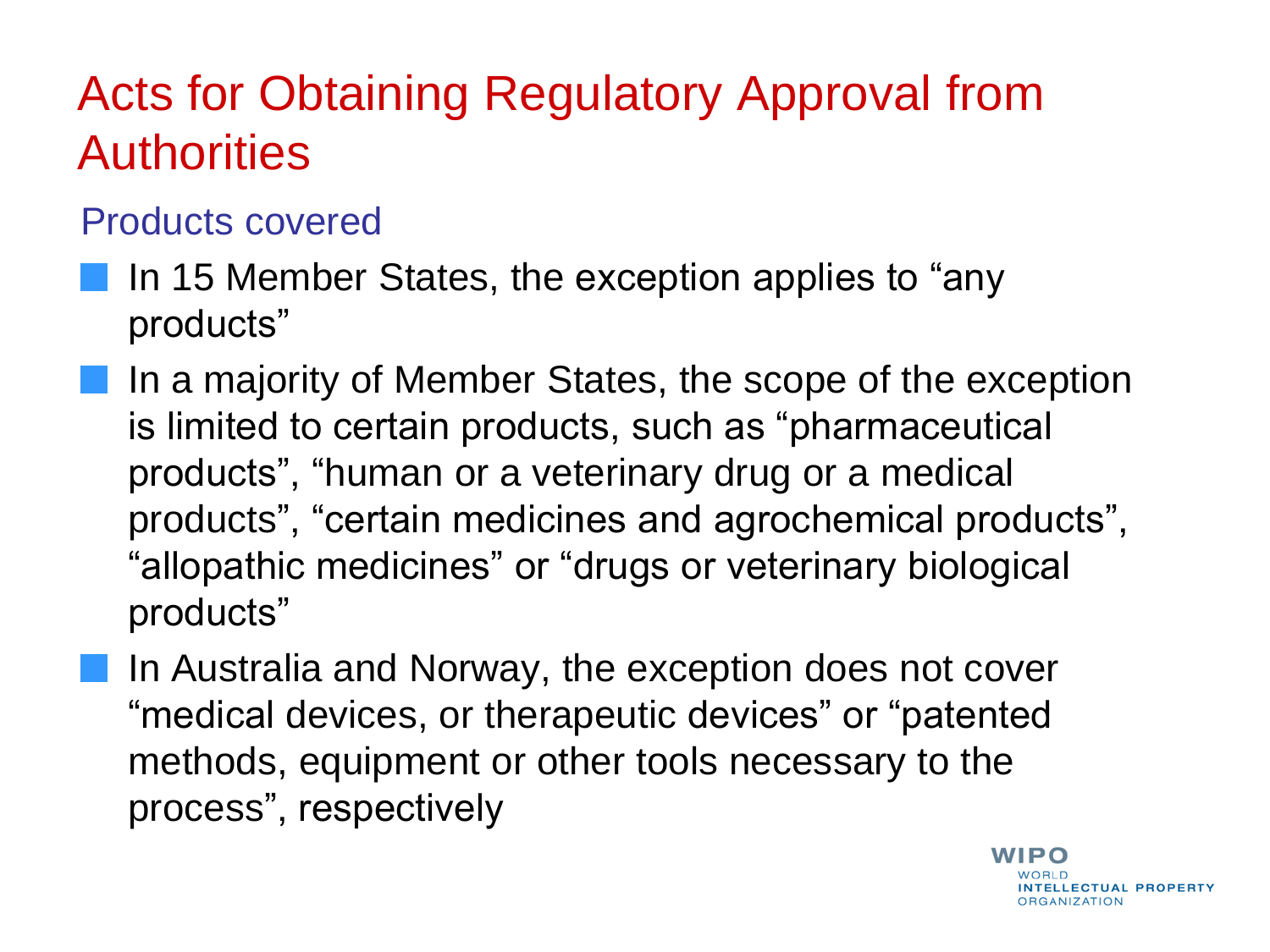#### Permissible acts

In many Member States, "studies", "trials", "tests", "examinations" and/or "experiments", as well as "consequential practical requirements", "related practical needs" or "related procedures" necessary for obtaining a marketing authorization for a product

In some other Member States, all or some of the following acts are permissible: "making", using", "selling", "offering for sale", "import" and "export" (e.g., GB, ES, JO, LV, NZ, PE, PK, SV, US, VN and ZA)

**If** In Canada and India, reference was also made to "constructing" and, in the Republic of Korea to a "loan and transfer"

> WIPO **TELLECTUAL PROPERTY RGANIZATION**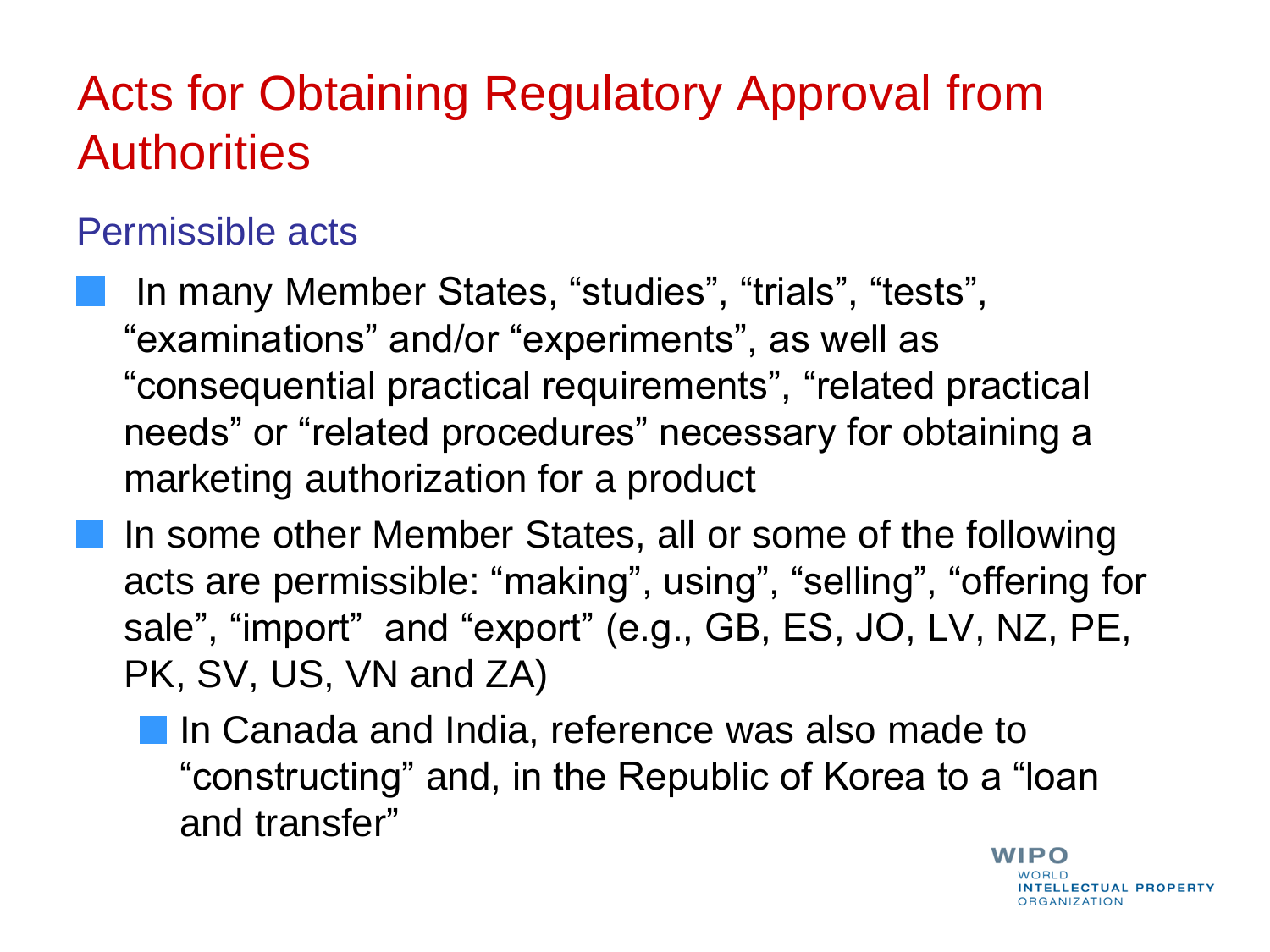#### Purpose of the act – regulatory approval in other countries

- In some Member States, activities made for the purpose of obtaining regulatory approval in other countries are also covered under the exception (e.g., BR, CA, ES, IL, IN, IT, LT and PH)
	- **Conditions: in Switzerland, foreign countries shall be "with**" equivalent medicinal product control". In Oman and Peru, exportation is permitted only to satisfy the requirements for marketing approval in their respective countries

#### Timeframe for the regulatory review request

In most Member States - anytime during the term of patent protection. In Mexico - "within three years prior to the expiry of the patent and registration shall be granted only when the validity of the patent ends"

Protection of undisclosed information (MX, PH)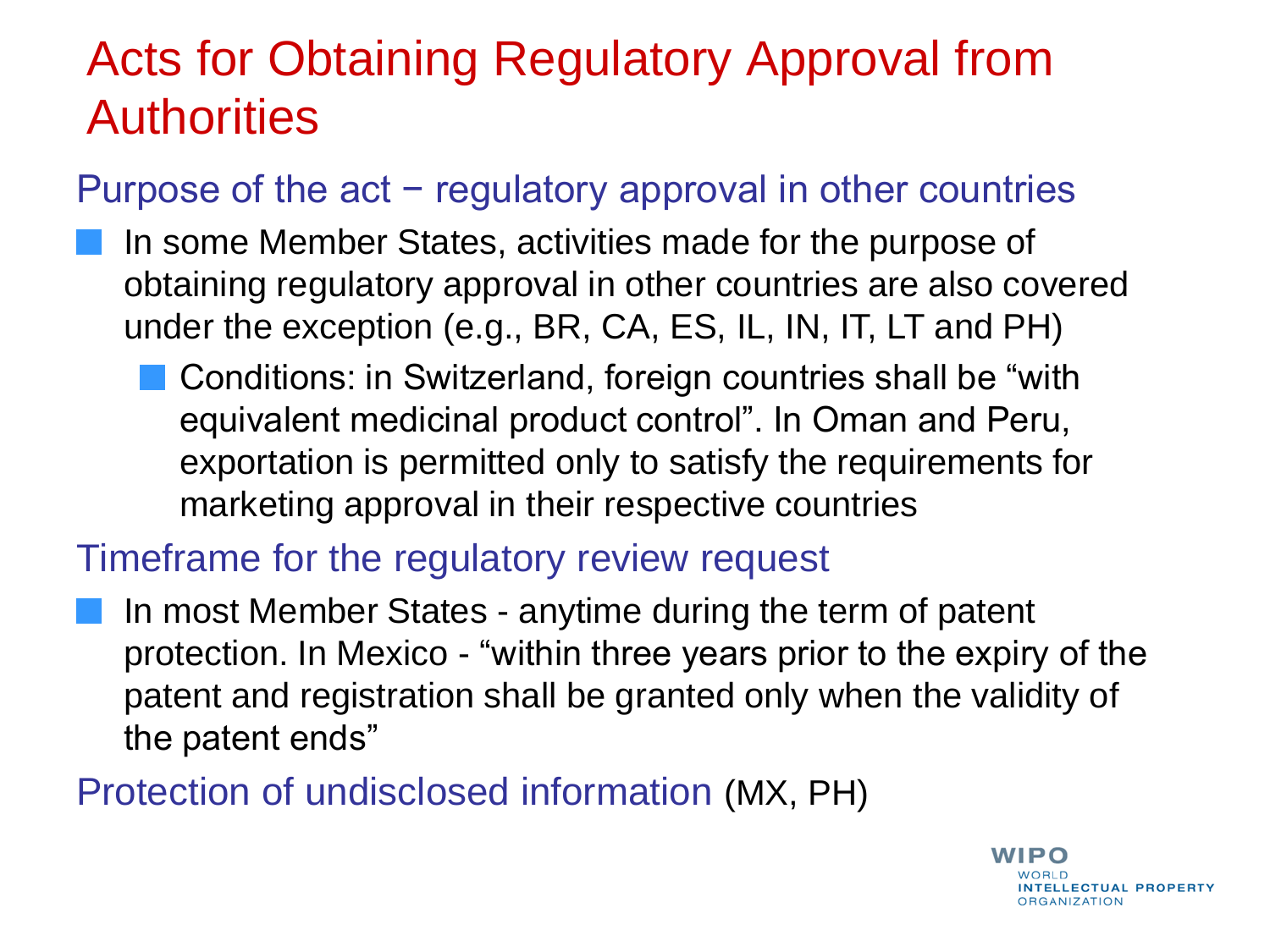#### Implementation Challenges

- Majority of Member States responded:
	- The applicable legal framework considered adequate and no amendments
	- No challenges had been encountered in relation to the practical implementation
- Amendments taking place (CL); or were envisaged (SV), or proposals to amend were being considered (GB)
- In Brazil, "evaluation on the implementation of the exception with a view to assessing its usefulness in light of the objective of ensuring a balanced patent system" was carried out
- In Portugal, patentees "try to prevent the obtaining of regulatory approvals by setting up interim relief in the appropriate court"; "court decisions are not unanimous regarding this issue"
- In South Africa, "delay in processing applications to register medicines" by regulatory authorities
- In Pakistan, "the exception had never been invoked"
- Many Member States provided no answer to this question

#### WIPO

NTELLECTUAL PROPERTY **RGANIZATION**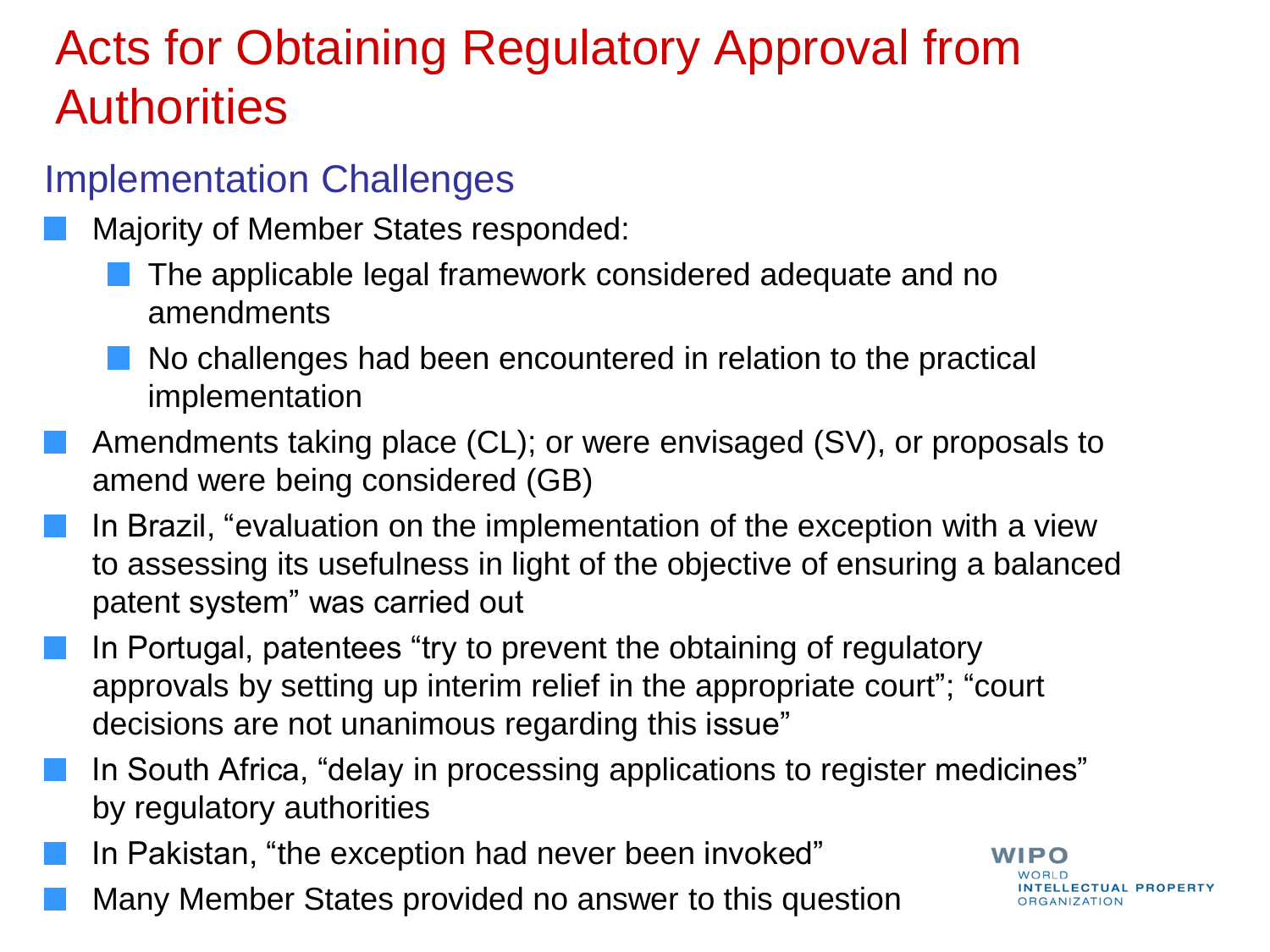

### **EXCEPTIONS AND LIMITATIONS TO PATENT RIGHTS: COMPULSORY LICENSES AND/OR GOVERNMENT USE (PART I)**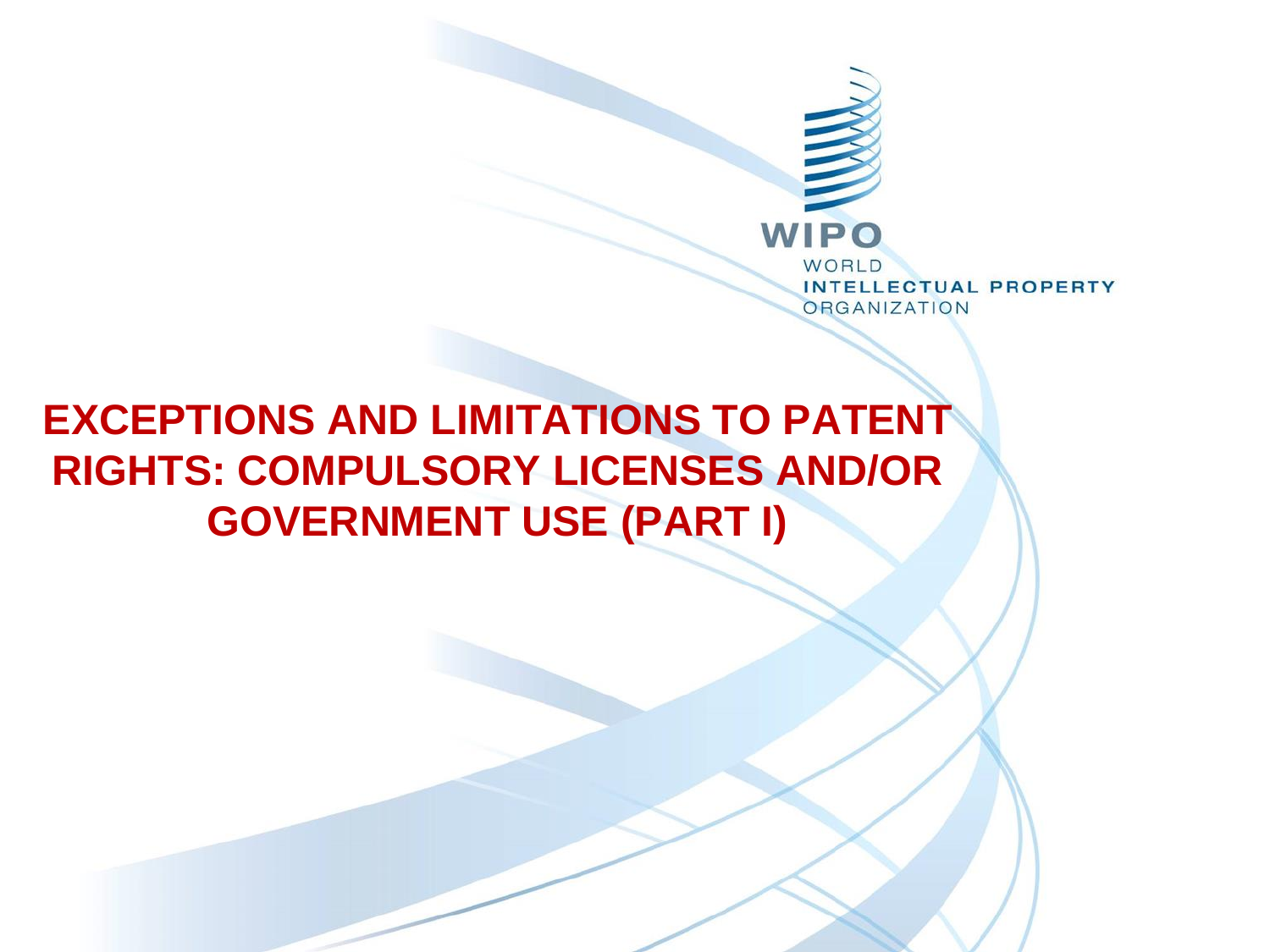#### The exception is provided in:

■ Albania, Algeria, Argentina, Armenia, Australia, Austria, Azerbaijan, Bangladesh, Belarus, Bhutan, Bolivia (Plurinational State of), Bosnia and Herzegovina, Brazil, Bulgaria, Burkina Faso, Canada, Chile, China and Hong Kong (China), Congo, Costa Rica, Croatia, Cyprus, Czech Republic, Democratic People's Republic of Korea, Denmark, Djibouti, Dominican Republic, El Salvador, Finland, France, Gambia, Germany, Greece, Honduras,, Hungary, India, Indonesia, Israel, Italy, Japan, Jordan, Kenya, Kyrgyzstan, Latvia, Lithuania, Madagascar, Malaysia, Mauritius, Mexico, Monaco, Morocco, Netherlands, New Zealand, Norway, Oman, Pakistan, Peru, Philippines, Poland, Portugal, Qatar, Republic of Korea, Republic of Moldova, Romania, Russian Federation, Sao Tome and Principe, Saudi Arabia, Serbia, Slovakia, South Africa, Spain, Sri Lanka, Sudan, Sweden, Switzerland, Tajikistan, Thailand, Turkey, Uganda, Ukraine, the United Kingdom, the United Republic of Tanzania, the United States of America, Viet Nam, Zambia and Zimbabwe (87 in total)**WIPO** WORLD

**INTELLECTUAL PROPERTY ORGANIZATION**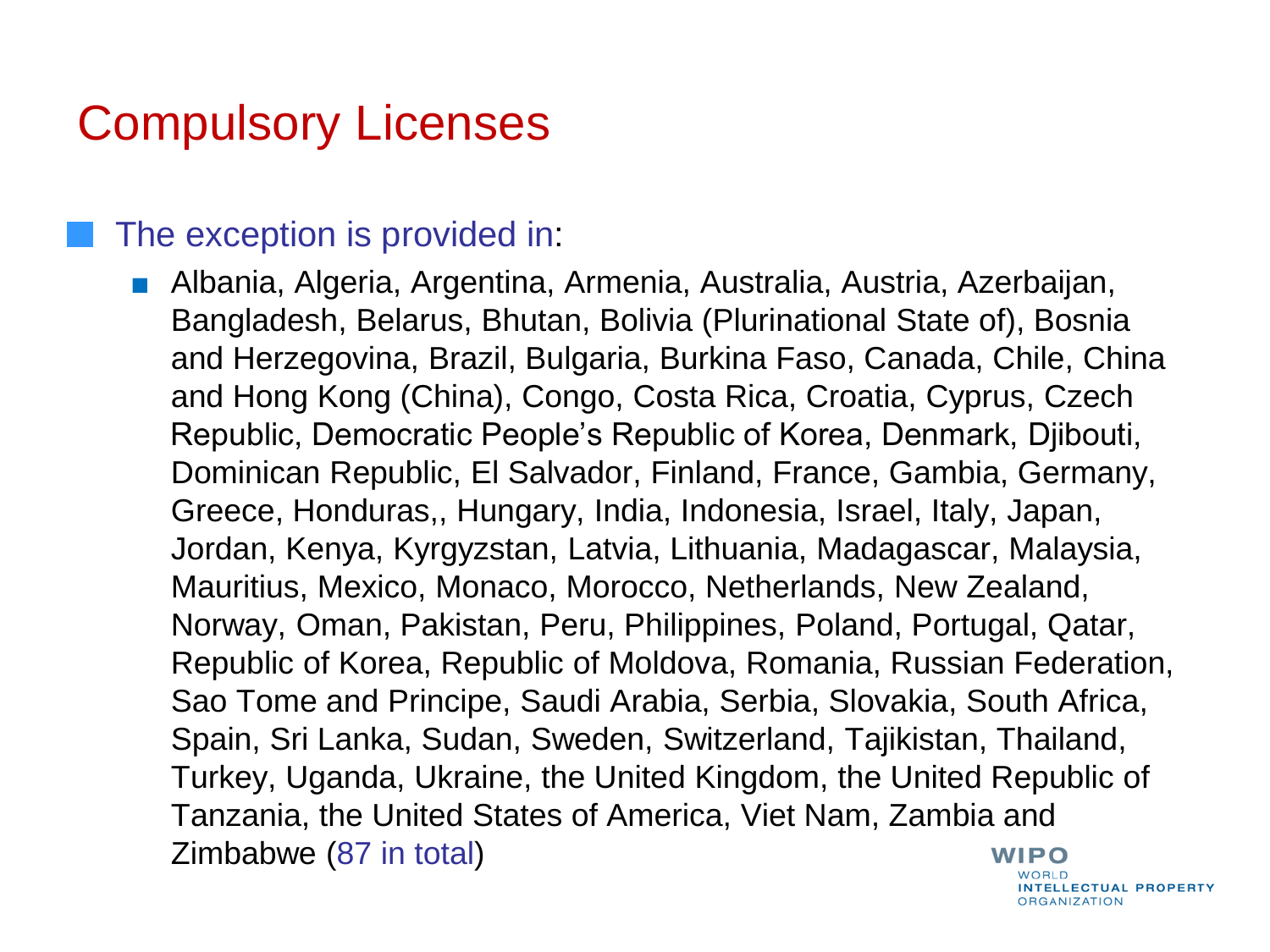#### Public Policy Objectives

- To achieve a balance between the interest of the patentees and of third parties and/or public interest and/or society (e.g., AU, CA, IN, JP, KE, KG, MY, RU, SA and US)
- To prevent abuses which may result from the exercise of the exclusive rights (e.g., AT, CH, DE, HK, IT, PL, PT and RO)
- To promote the public interest at large, e.g., "development of economy and well-being of society", "urgent needs of the society", "situations of public interest and emergency", "public health", "national defense" and "to encourage innovation" (e.g., BF, BY, CG, GM, HN, HU, PL, RU, VN, ZA and ZM)
- To comply with obligations under the TRIPS Agreement and/or EU directives (IL, LT, LV, NL and TR)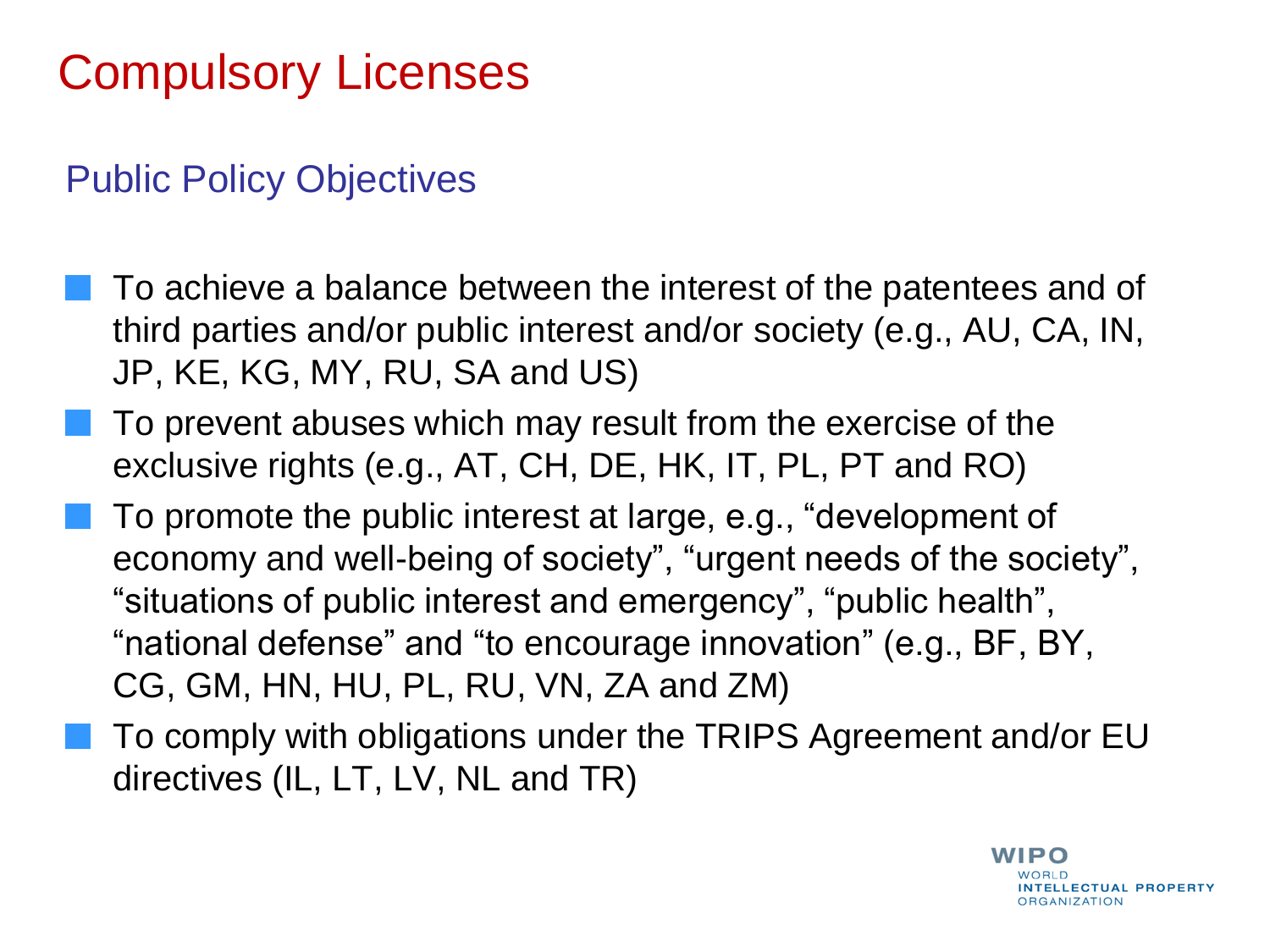#### The Applicable Law and the Scope of the Exception

- In all Member States statutory exception\*
- Common elements or requirements:
	- (i) beneficiaries and the competent body (bodies) which grant compulsory licenses;
	- (ii) the grounds on which compulsory licenses may be granted;
	- (iii) prior efforts to be made by the requester of a compulsory license to obtain a voluntary license (with certain exceptions);
	- (iv) limitation of the scope and duration of a compulsory license to meet the purpose of the authorization;
	- (v) non-exclusive license;
	- (vi) non-transferability, except with the business;
	- (vii) authorization predominantly for the supply of the domestic market (with certain exceptions);
	- (viii) remuneration to be paid to the patentee; and
	- (ix) the possibility of review regarding the issuance of the compulsory license as well as decisions relating to remuneration.

WIPO

**NTELLECTUAL PROPERT** 

A statutory exception is also in Hong Kong special administrative region of China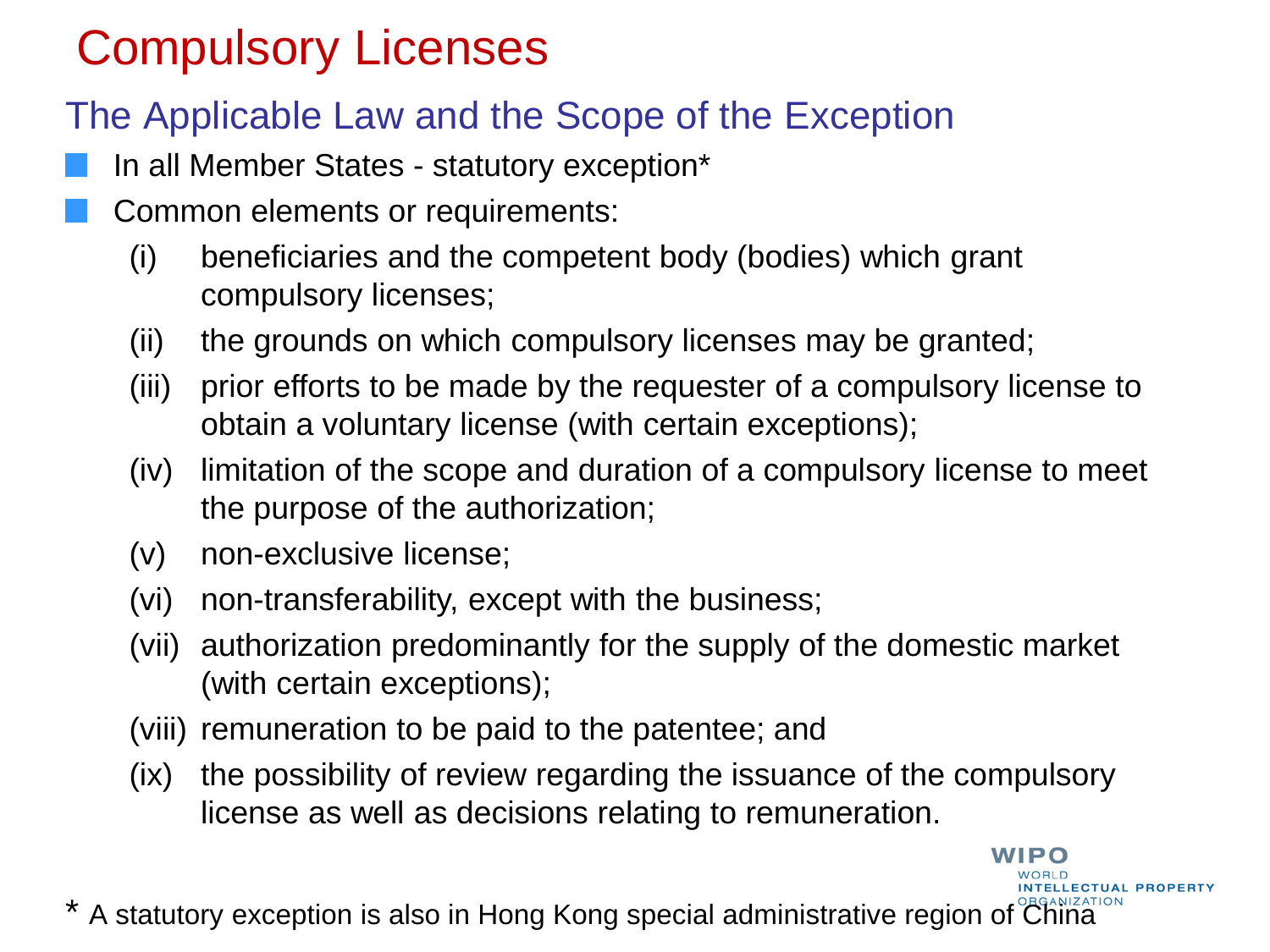#### Grounds for the grant of compulsory license:

- "non-working or insufficient working" of the patented invention (71); "refusal to grant licenses on reasonable terms" (60); "dependent patents" (57); "public health" (56); "national security" (52); "anticompetitive practices and/or unfair competition" (47); "national emergency and/or extreme urgency" (46); and "other grounds" (26)
- Other grounds, e.g.,: "failure to meet market demand on reasonable terms", "public non-commercial use; reasonable requirement of the public not satisfied; the patented invention is not available to the public at a reasonably affordable price", "overlapping rights of biotechnological patent owner and a plant variety owner", "where patent has not been exploited in a manner which contributes to the promotion of technological innovation and to the transfer and dissemination of technology" and "environmental protection"
	- To facilitate access to pharmaceutical products in countries with insufficient or no manufacturing capacities in the pharmaceutical sector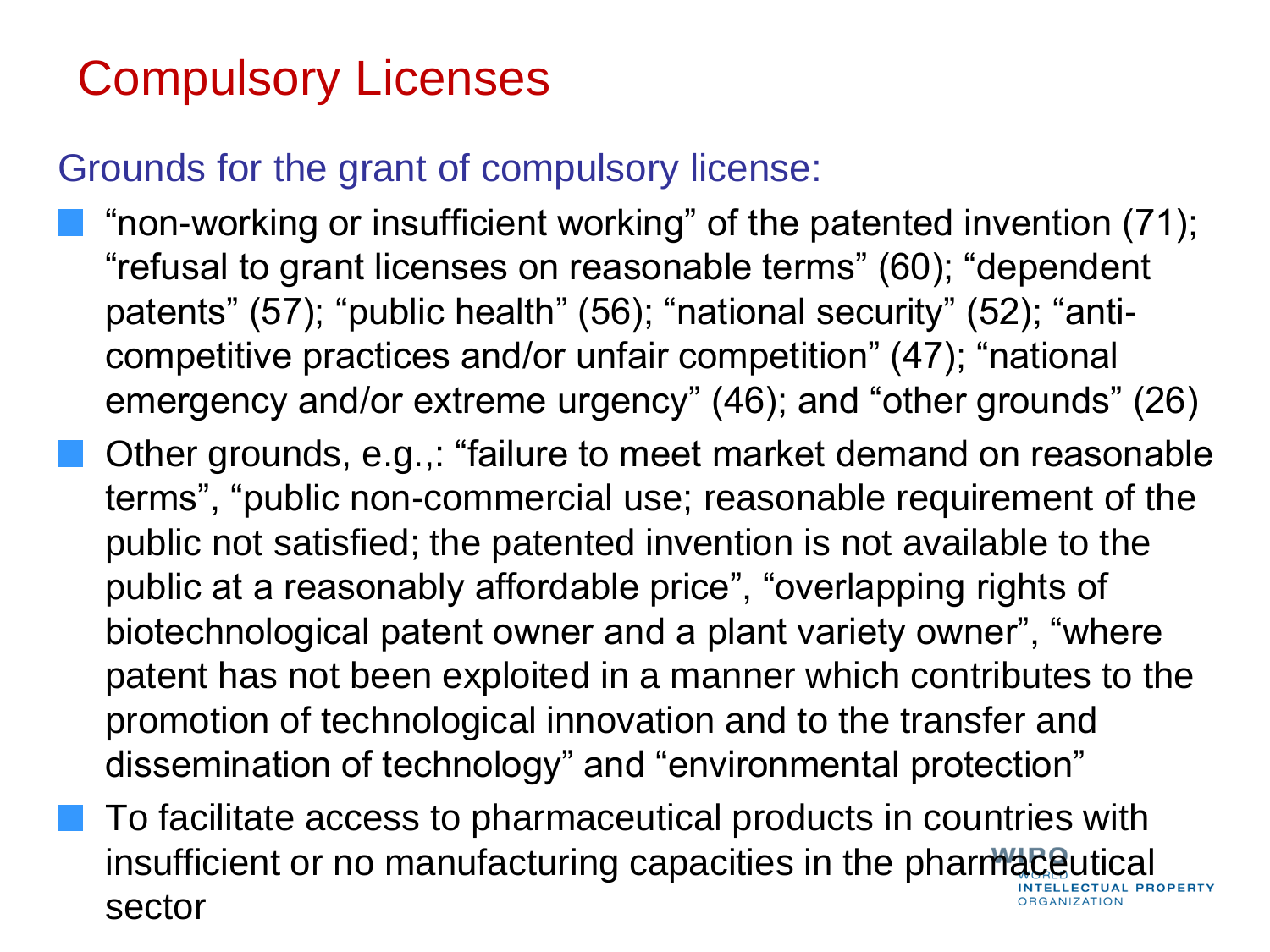"Non-working" or "insufficient working"

- Most Member States' laws do not define the term
	- **T** "abuse" or "non-working" occurs if the "exploitation", or "working on a commercial scale" or "adequate use" or "sufficient and continuous working" of the patented invention did not take place within a certain period of time without a legitimate reason (e.g., JP, MX, PT, UA, ZA, ZM and ZW)
	- the demand for the patented product was not satisfied in local market on reasonable terms (e.g., BF, CN, ES, GR, IL, KR and PL)
	- the patented invention is "is not being worked to the fullest extent that is reasonably practicable " or not available to the public at a "reasonably affordable prices", and/or "sufficient quantities or quality" (e.g., DO, IN, MA, OM and PL)
- In most Member States, the beneficiary of such license is "a person", "any person" or "any legal entity or natural person" or "any interested party"
	- In few Member States, a person must have a "legitimate interest" and "the technical and economic capacity" to exploit the patented invention (AL, BR, DO, HN and RU)

**LLECTUAL PROPERTY** 

**RGANIZATION** 

Obligation to "exploit" or "manufacture" a patented invention (PT and VN)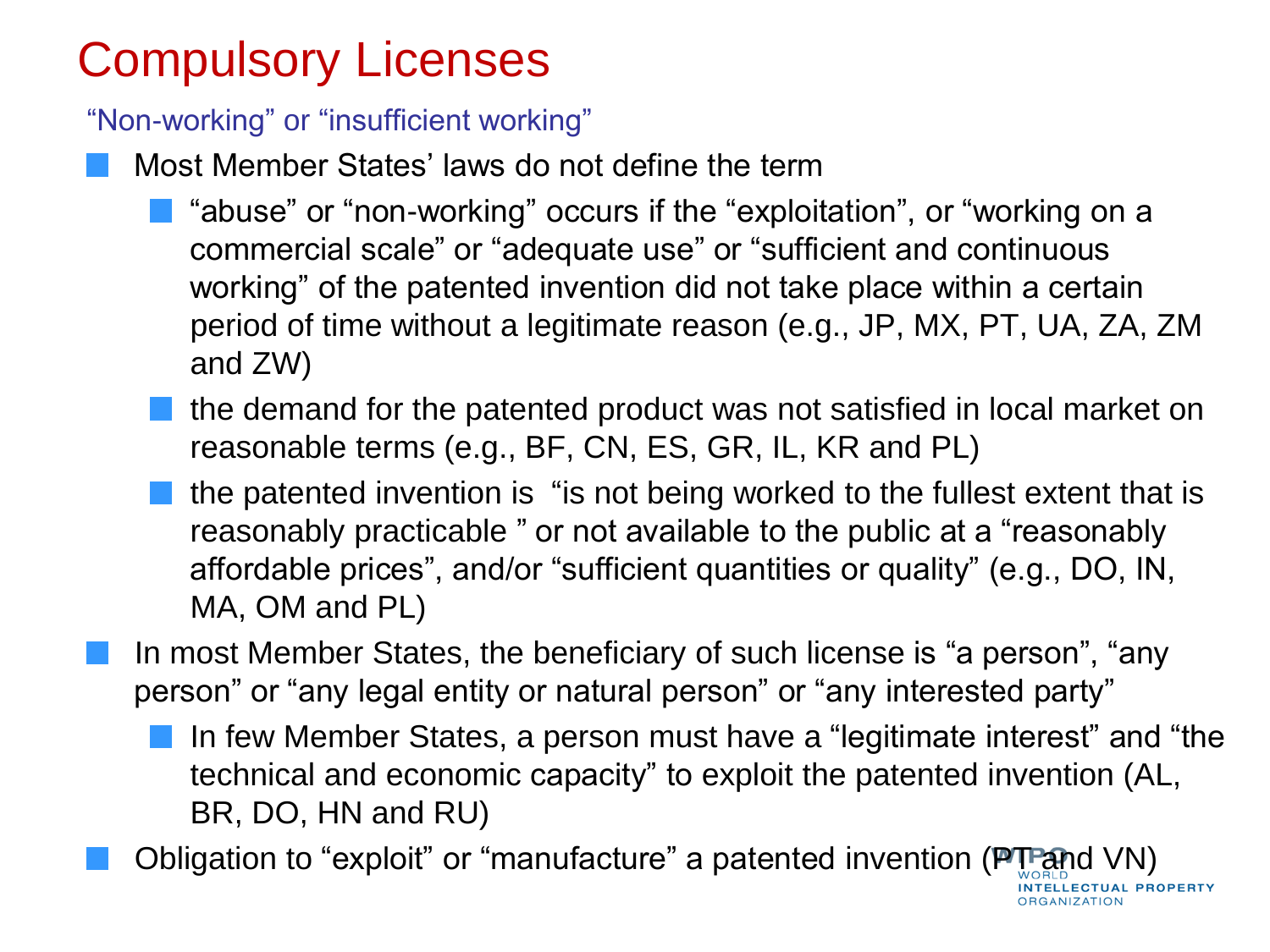#### Does importation constitute "working" of the patent?

- Yes in most of Member States (e.g., CH, FR, GM, HN, IL, JP, MA, MU, MX, MY, NL, PT and RU)
	- Conditions, e.g.,: importation is only considered as working "as far as it is not involving excessive pricing (ZA); "subject to reciprocity" (DK and FI); the unavailability of the invention "in sufficient quantities or quality or at predetermined reasonable prices in [internal market], either through manufacture in Oman or importation", constitutes "nonworking"
- No in few Member States (TZ, UG and ZM)
- The issue is not specified in the laws (BA, GR, HR, PK and SK) or the issue is *sub judice* (IN)

#### Definition of "legitimate reason"

- In many Member States "legitimate reasons" are of a technical, economic, legal nature, or force majeure which are beyond the control of the patentee (e.g., AR, DO, HN and TR)
	- the lack of financial resources or the lack of financial feasibility of the exploitation do not constitute legitimate reasons

**WIPO** NTELLECTUAL PROPERTY **ORGANIZATION**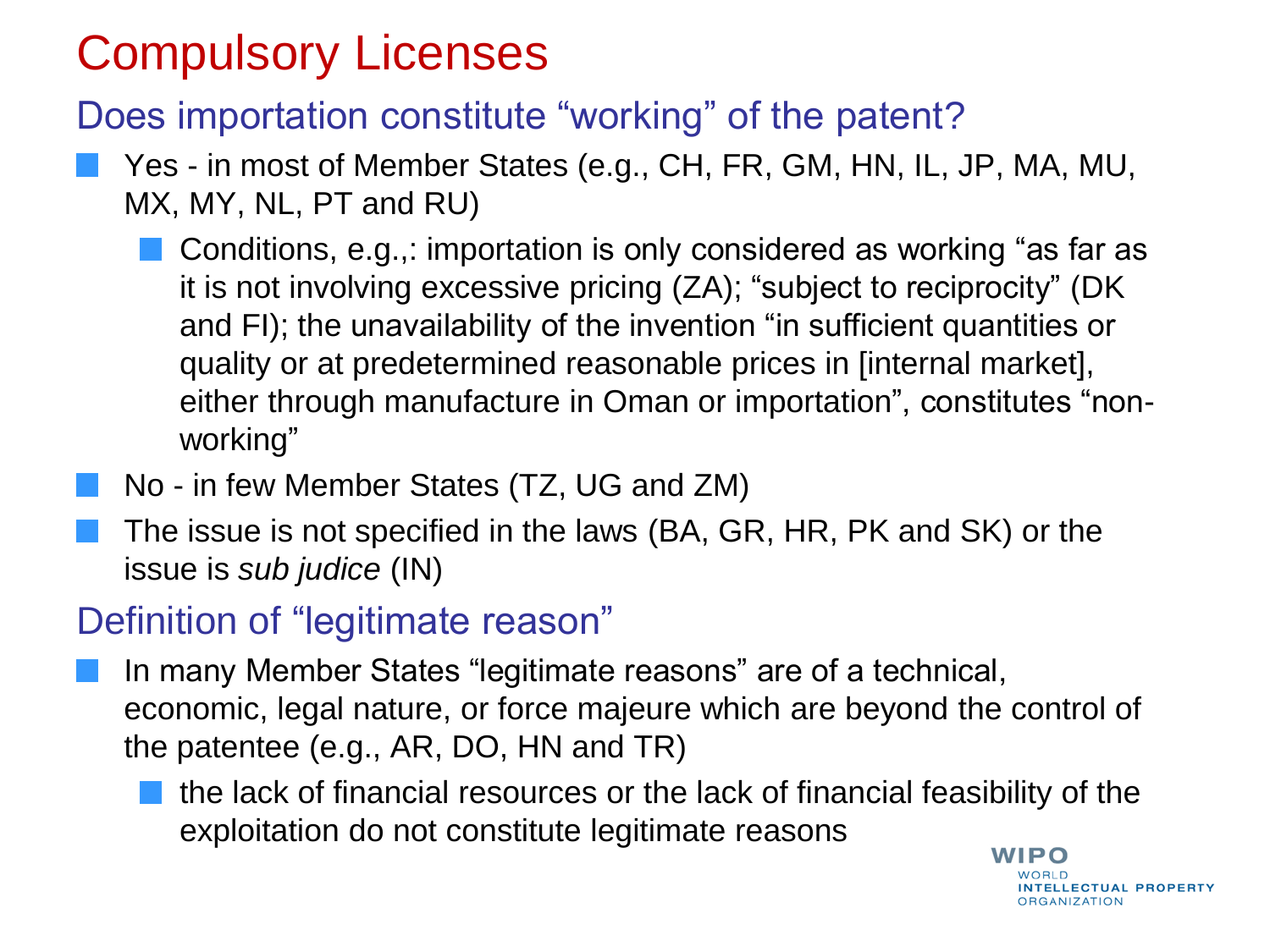Refusal by the patentee to grant licenses on "reasonable terms and conditions" and within "reasonable period of time"

- The laws of most Member States do not define the terms
	- In some Member States, the terms decided on "a caseby-case basis"
	- **Reasonableness would be "determined by the specific** circumstances", such as "fields of technologies, marketing prospects, royalties of similar technologies, the funds invested in making the invention" (CN)
	- The conditions "are not fair under the circumstances of the case, do not take account of the public interest and arise essentially out of the existence of the patent" (IL)
- In few Member States "reasonable time period" is three months (SK) or six months (OM) or 150 days from the request for the license (AR)

WIPO **NTELLECTUAL PROPERTY RGANIZATION**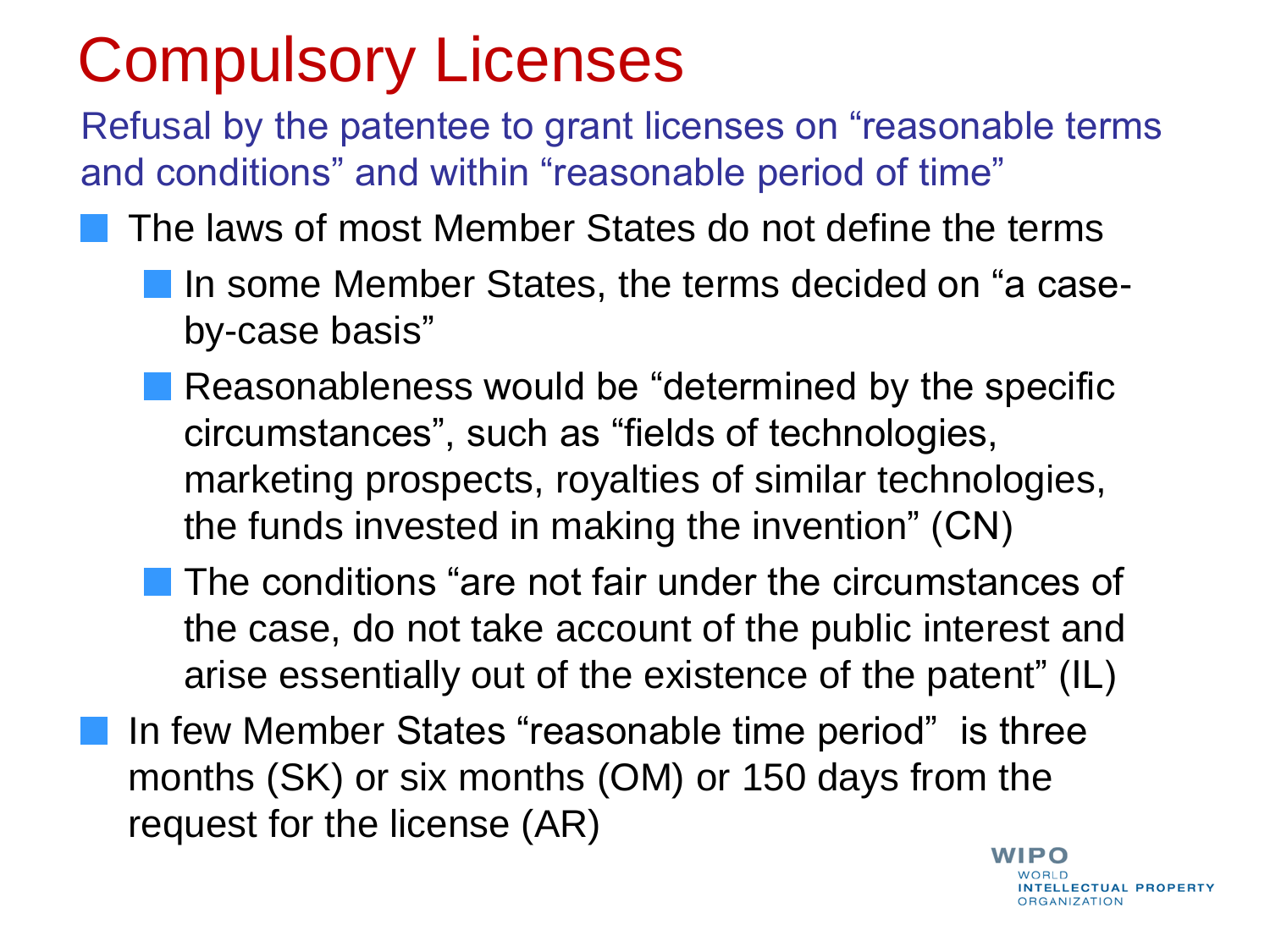#### Compulsory license on the ground of anti-competitive practices

- In some Member States such practices referred, *inter alia*, to: "the fixing of excessive or discriminatory prices for patented products", "the lack of market supply on reasonable commercial conditions" (AR, CR and DO), "engaging in an exclusionary act" (ZA); "any other act which national legislation characterizes as anticompetitive, limiting or restrictive of competition" (DO) etc.
- In some Member States, the determination of anti-competitive practices was deferred to specific bodies, such as a "judicial or administrative body", "anti-monopoly agency" "Competition Commission, the Secretary of State or a Government Minister", or the "Court of Free Competition (e.g., AU, CL, CN, IN, LK, LT, PK and RO)
- In some Member States, the grant of compulsory licenses on this ground is limited to the area of public health and/or semiconductor technology (e.g., CH, DE, FR and UA)

**WIPO** WORLD **INTELLECTUAL PROPERTY ORGANIZATION**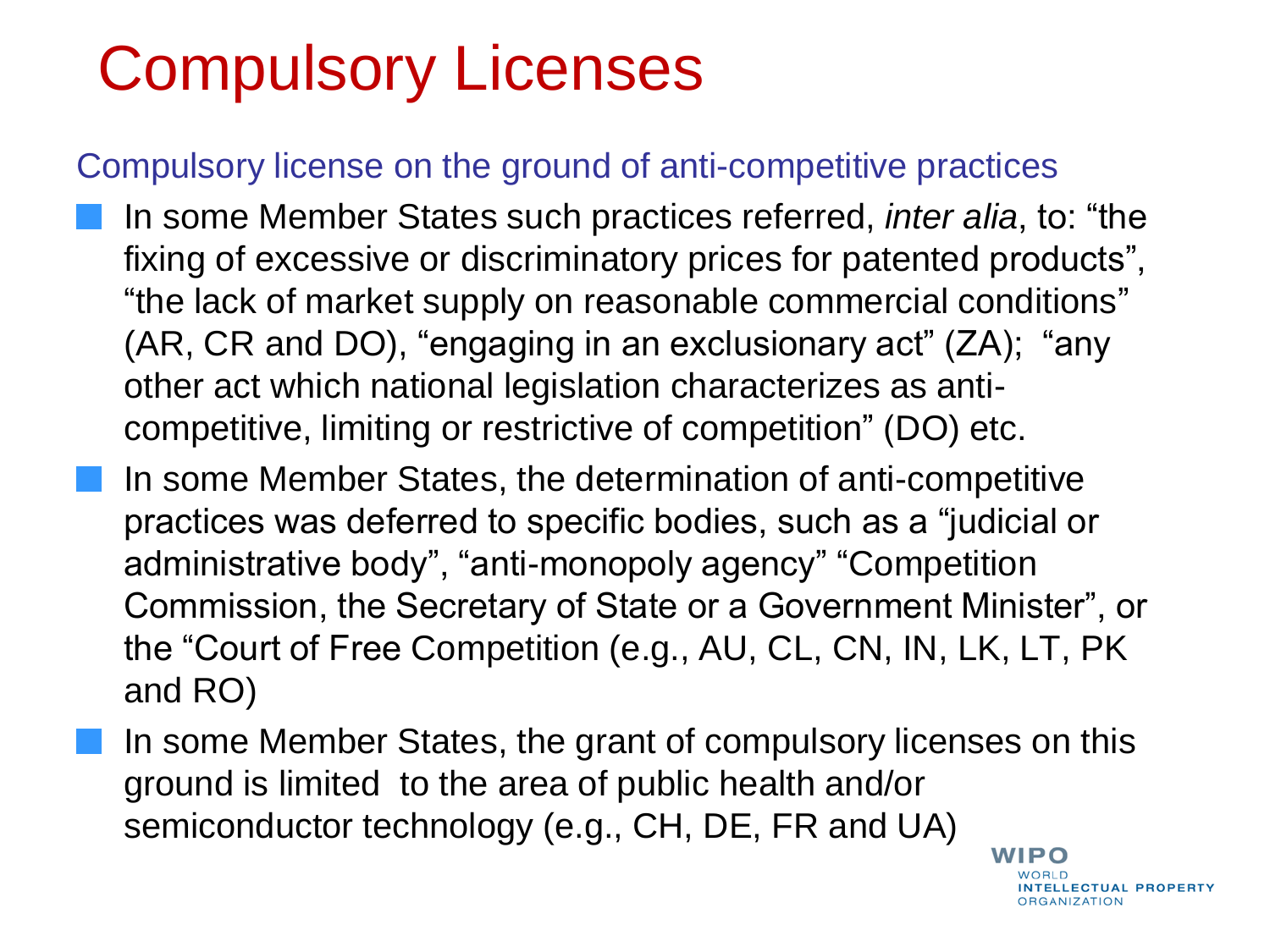Grant of compulsory licenses on the ground of dependent patents

In most Member States, three conditions should apply:

- (i) the invention claimed in the second patent shall involve an important technical advance of considerable economic significance in relation to the invention claimed in the first patent;
- (ii) the owner of the first patent shall be entitled to obtain a crosslicense on reasonable terms to use the invention claimed in the second patent; and
- (iii) the use authorized in respect of the first patent shall be nonassignable except with the assignment of the second patent (e.g., AR, CL, CR, MA, PE, PH and ZA)

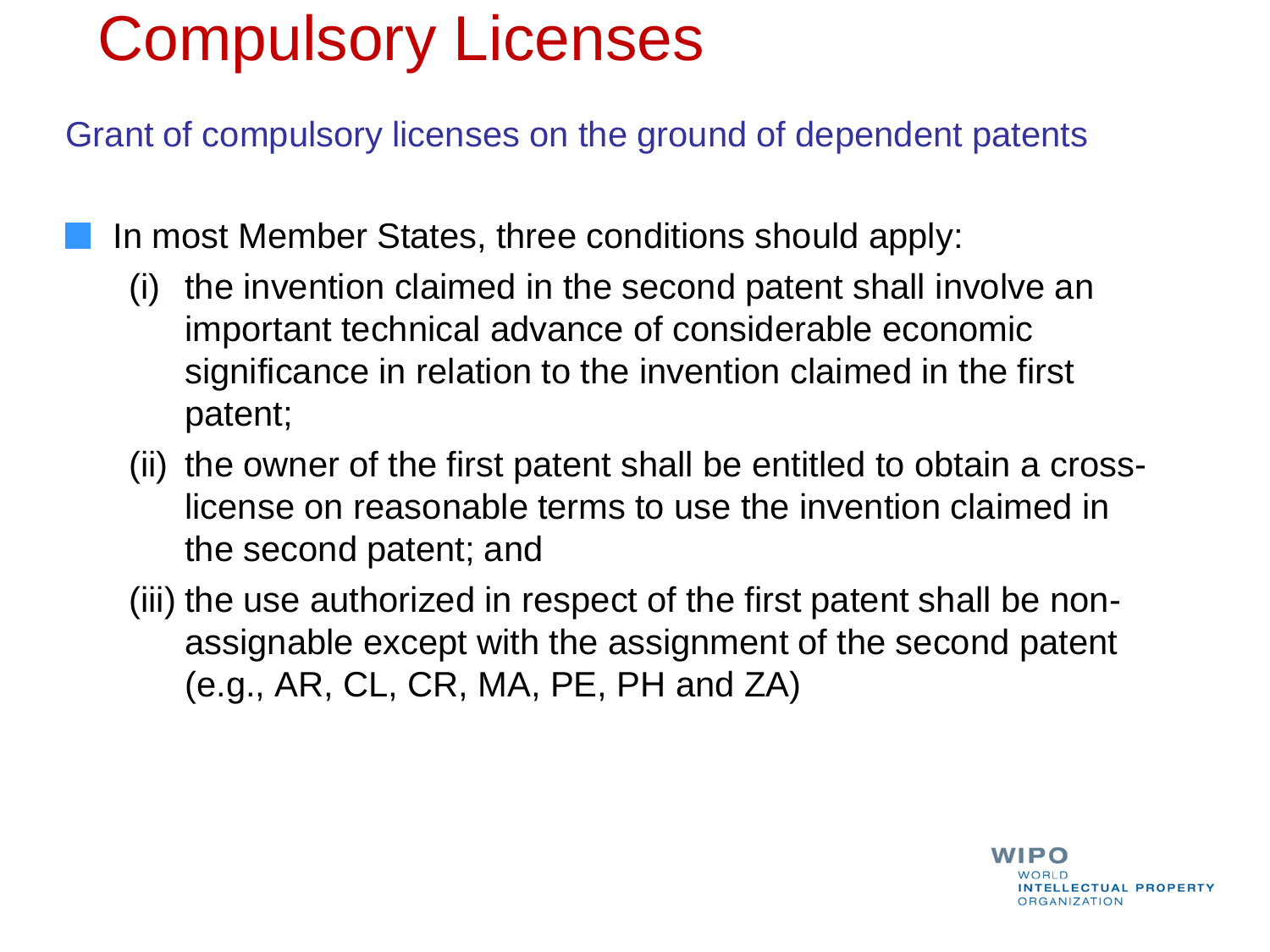Grant of compulsory licenses on the ground of "national emergency" or "circumstances of extreme urgency"

- In most Member States, the terms are not defined
	- In some Member States, "national emergencies" were defined as "state security", "protection of public interest in the field of health and nutrition", "protection and improvement of human environment", "war, uprising, or other similar emergency", "disasters, catastrophes or big accidents", "national defense, emergency or noncommercial public good", "food supplying, environmental protection", public emergency which "endangers the survival of the state or its citizens" etc. (e.g., BA, HR, JO, KG, KR and RS)
- No time period to be respected before the grant of compulsory license on this ground (DJ, KP and ST)

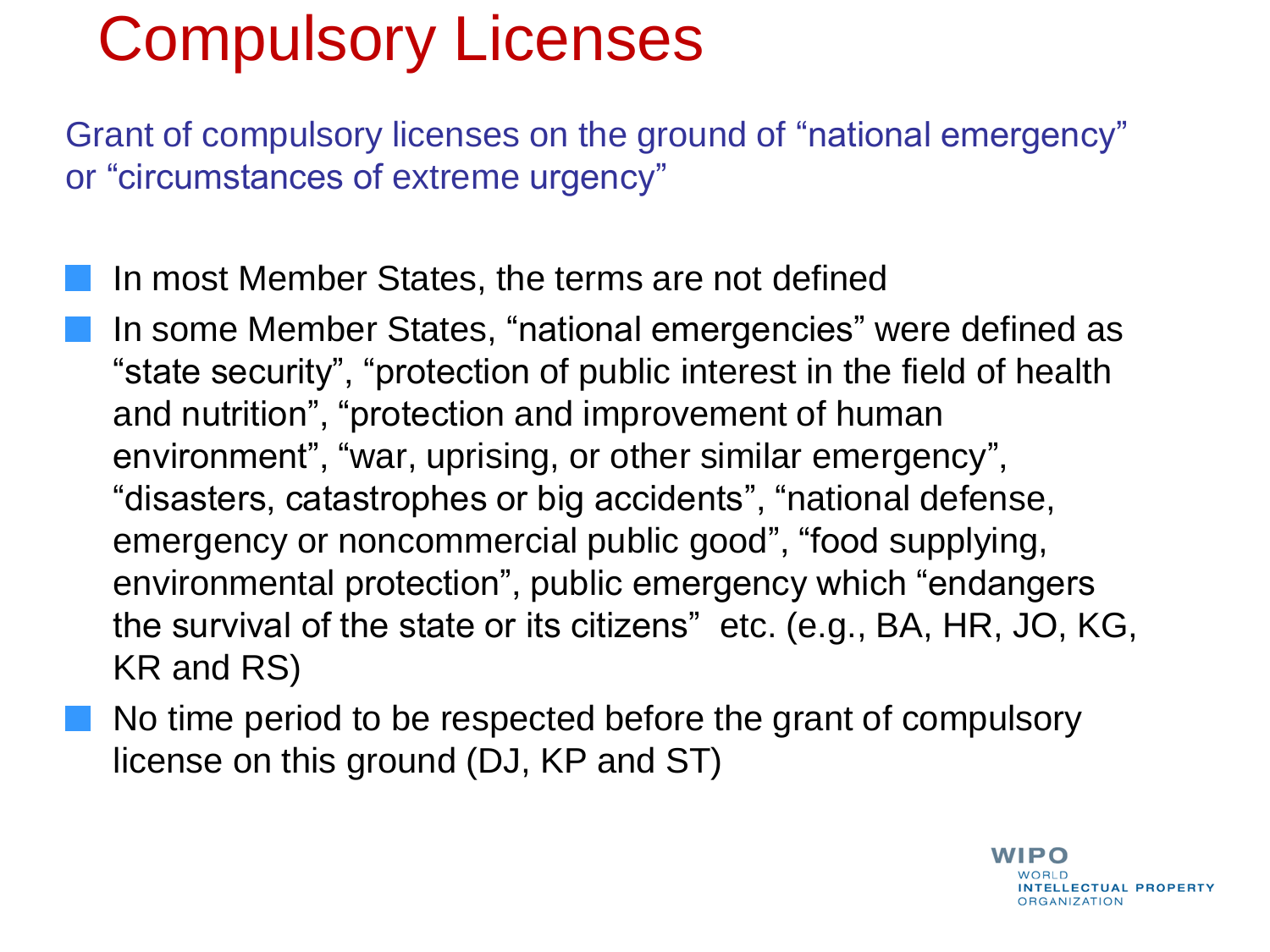#### Policy in relation to remuneration

- Many Member States stated that "reasonable", "adequate", or "equitable" "remuneration" shall be paid to the patentee, the amount of which shall be determined taking into account "merits of each individual case", and "the economic value of the authorization" (e.g., AM, AR, CR, JO, KE, NO, RS and ZA)
- The economic value of the authorization/license "the average rate of royalties for the sector in question, in commercial license contracts between independent parties" (CR); "it shall be commensurate with the royalty the holder of the compulsory license would have paid on the basis of an exploitation contract concluded with the patentee, taking into account the licensing conditions in the technical field of the invention (HU); or "at a level no lower than the cost of a license determined under comparable circumstances" (RU)
- In some Member States, conditions of remuneration were determined by the court or another competent body (e.g. GR, MC, SE, SV and UG)
- License can be revoked if the circumstances change (DE and SE)
- Decisions on the grant of such licenses as well as remuneration is subject to judicial review (AR and PT)WIPO WORLD

NTELLECTUAL PROPERTY **DRGANIZATION**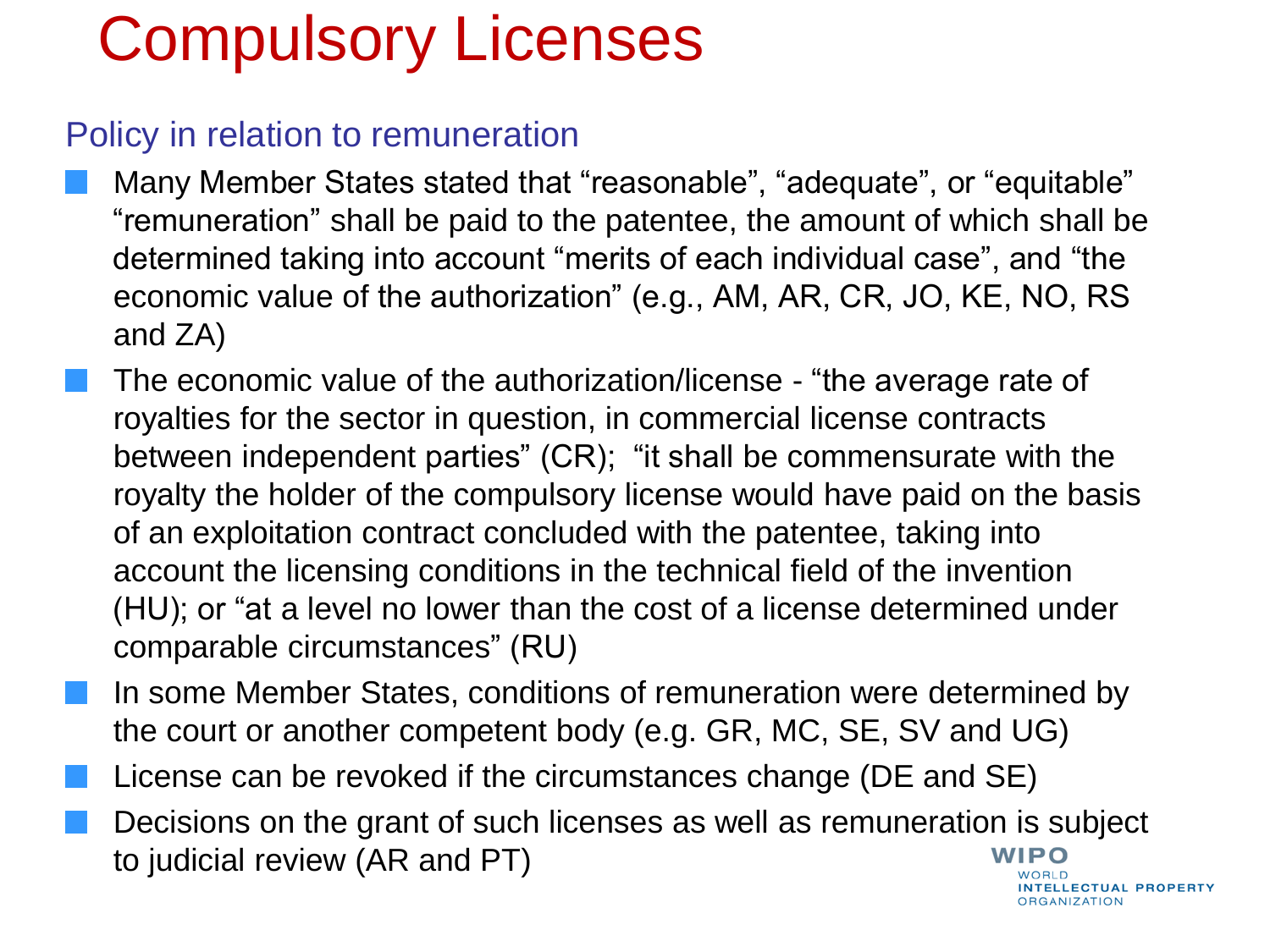Number and technological areas where compulsory licenses have been issued

In most Member States - no compulsory licenses have been granted in their territories or no data available ( e.g., AM, AR, AU, BA, BO, BT, BY, CA, CL, CN, CR, DZ, GM, KE, KG, MU and OM)

Number of compulsory licenses in other Member States:

- Once Brazil (pharmaceutical products), Germany, India (pharmaceutical products), Poland (mining industry), Portugal (plant protection products), the Republic of Korea (non-exclusive license), Turkey (mechanical engineering), Zambia (pharmaceutical products), Zimbabwe (pharmaceutical products);
- Twice Switzerland (dependent inventions)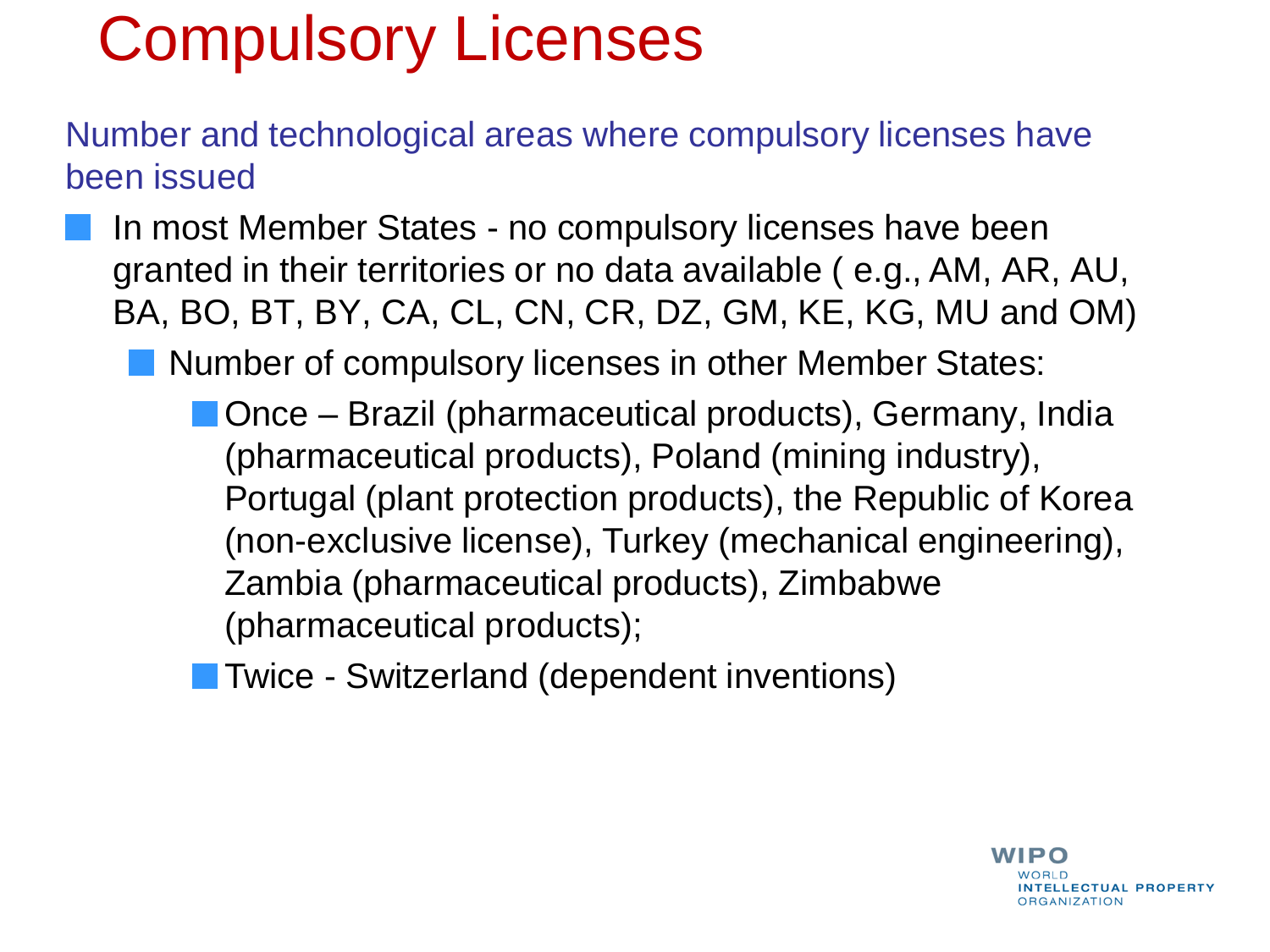#### Implementation Challenges

- Most Member States responded:
	- The legal framework of the exception was adequate to meet the objectives sought
	- No challenges in relation to the practical implementation of the exception
- The relevant provisions were "not yet practically tested" (LK and MU)
- In some Member States the amendments were planned or were taking place (BF, CA, CL, QA, SV and UG)
- In Zambia and Zimbabwe the legal frameworks were not considered adequate

Challenges: "considerable burden of proof on the applicant for compulsory licensing" (ZA); "lack of technological capacity" (UG); "insufficient or no capacity on the part of local industries to produce generic pharmaceutical products when the compulsory licenses were issued" (TZ and ZM)WIPO

NTELLECTUAL PROPERTY **RGANIZATION**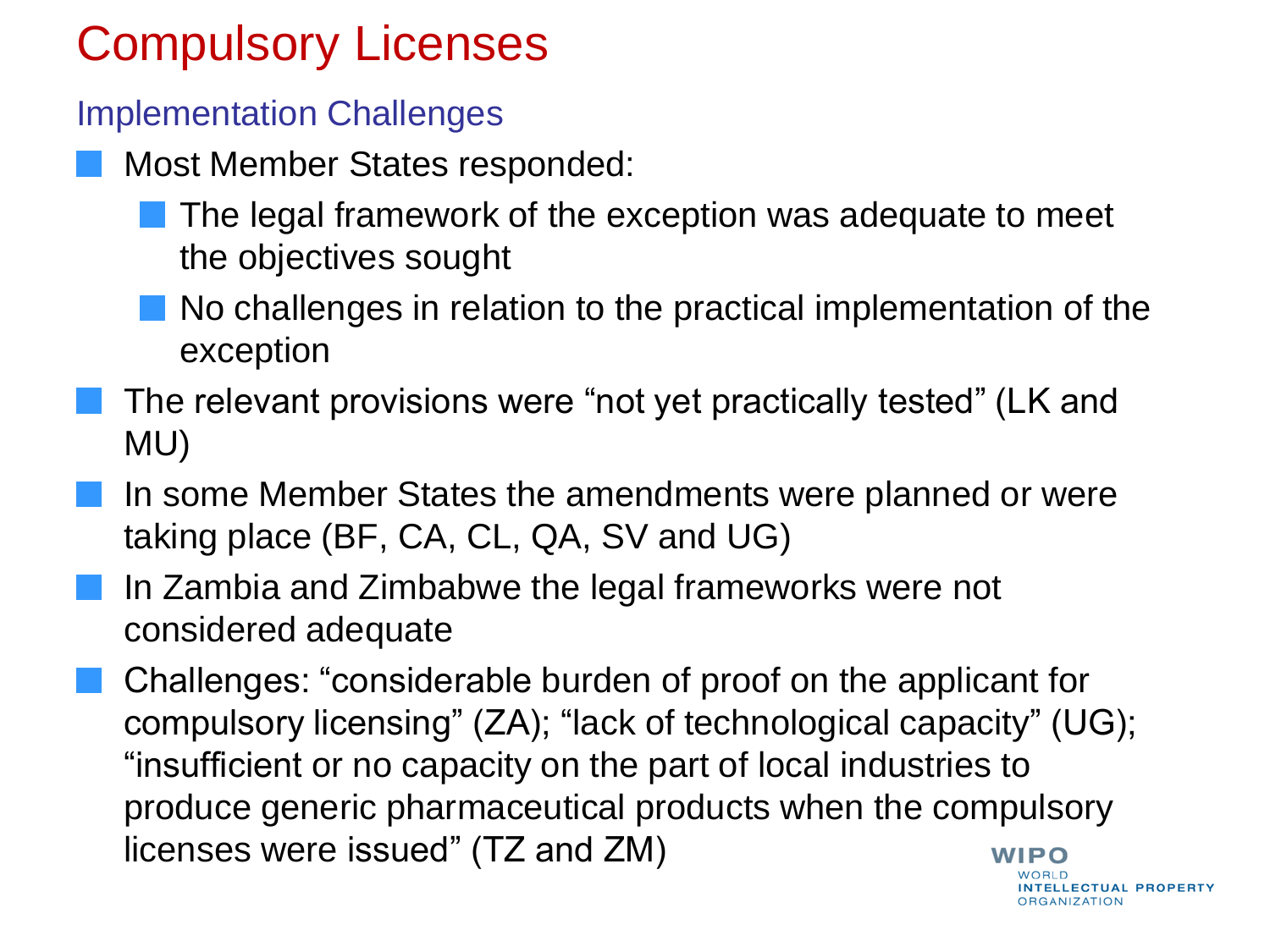

**EXCEPTIONS AND LIMITATIONS TO PATENT RIGHTS: COMPULSORY LICENSES AND/OR GOVERNMENT USE (PART II)**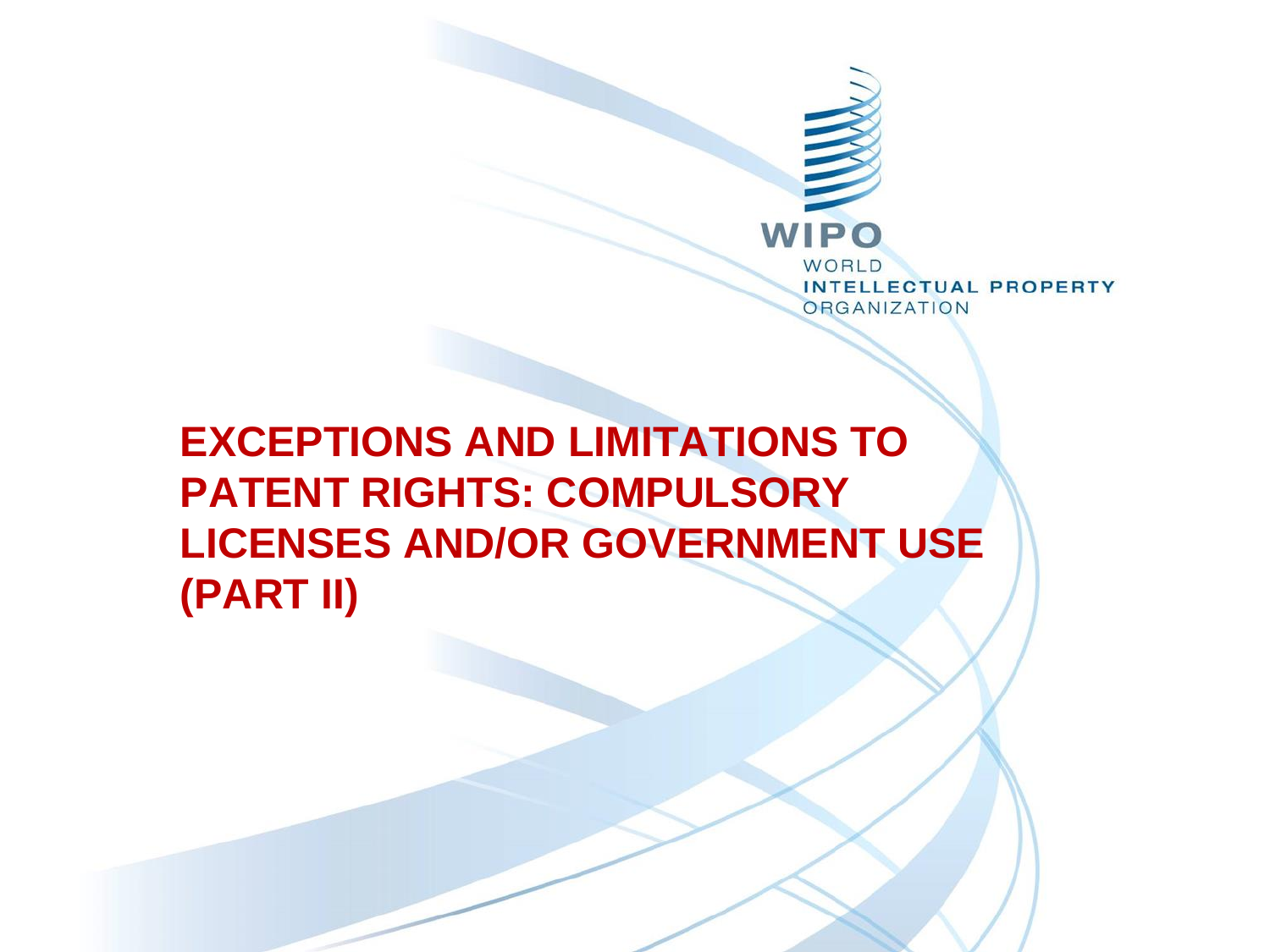The exception is provided in:

Albania, Algeria, Argentina, Australia, Austria, Azerbaijan, Bhutan, Bosnia and Herzegovina, Brazil, Burkina Faso, Canada, China and Hong Kong (China), Congo, Costa Rica, Croatia, Cyprus, Dominican Republic, Finland, France, Gambia, Georgia, Greece, Honduras, India, Indonesia, Israel, Kenya, Kyrgyzstan, Latvia, Lithuania, Madagascar, Malaysia, Mauritius, Morocco, Netherlands, New Zealand, Norway, Oman, Pakistan, Philippines, Poland, Portugal, Qatar, Republic of Korea, Republic of Moldova, Romania, the Russian Federation, Sao Tome and Principe, Saudi Arabia, South Africa, Sri Lanka, Tajikistan, Thailand, Uganda, Ukraine, United Kingdom, United, Republic of Tanzania, United States of America, Viet Nam, Zambia and Zimbabwe (62 in total)

> WIPO **NOBID** NTELLECTUAL PROPERTY **DRGANIZATION**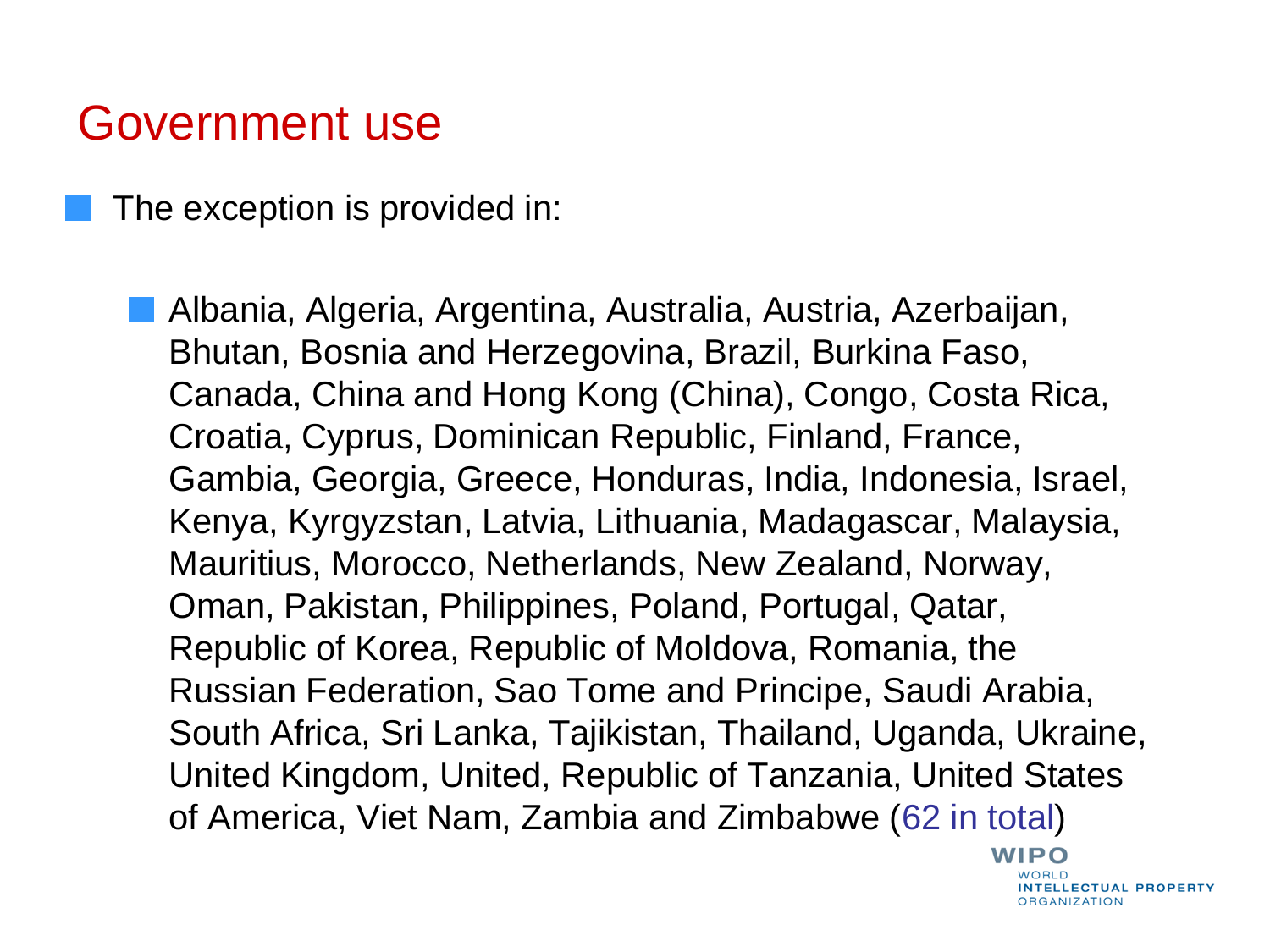#### Public Policy Objectives

- Public interest: national security, national emergency, nutrition, health or the development of vital sectors of the national economy, matters of paramount importance to the country, remedy the anticompetitive practice (e.g., BF, DJ, DZ, KE, MY, PK and UG)
	- To enable the government to use the invention whenever it is required (BT and IN);
	- To permit the government "to procure devices or services that it needs for its own governmental purposes" (US)
		- To allow "immediate use of these inventions to meet the urgent needs of the community during a period of extreme urgency" or to enable the government "to use the patented invention at epidemic complicated emergency situations" (HK and KG)

WIPO NTELLECTUAL PROPERTY **RGANIZATION**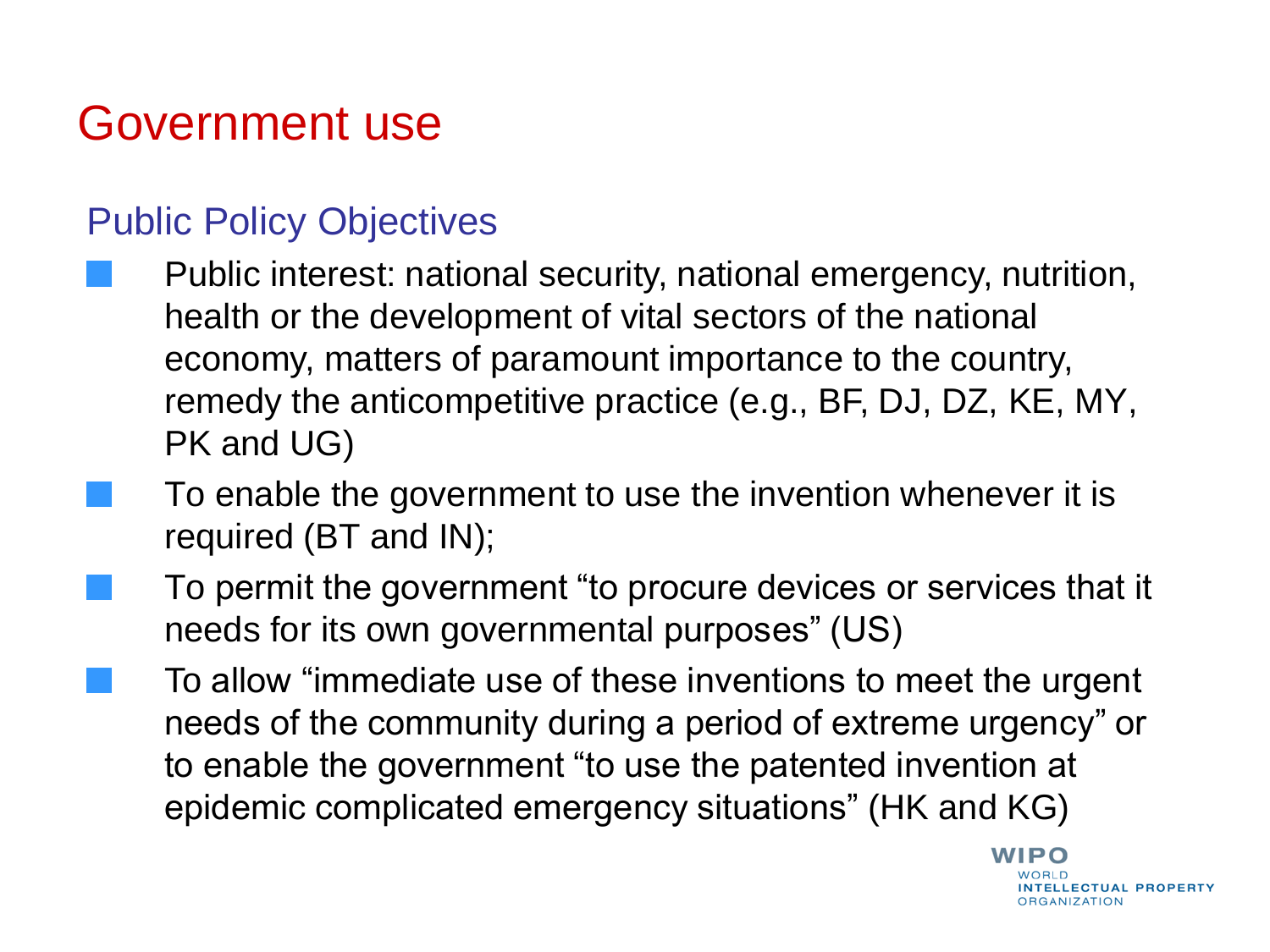The Applicable Law and the Scope of the Exception

- Most Member States' laws provided a specific statutory provision on this exception.
- Some Member States referred to provisions on compulsory licensing (e.g., HR, MD, QA and RO)
- Few Member States referred to: "expropriation of a patent", "assignment of invention", "acquisition of a patent by the State" and "the Crown's right to sell forfeited articles" (e.g., AU, PT and ZA)
- In the United States of America, the patentee whose invention had been used or manufactured by or for the government may sue the government "for the recovery of his reasonable and entire compensation for such use and manufacture *ino*

**LLECTUAL PROPERTY** 

**ORGANIZATION**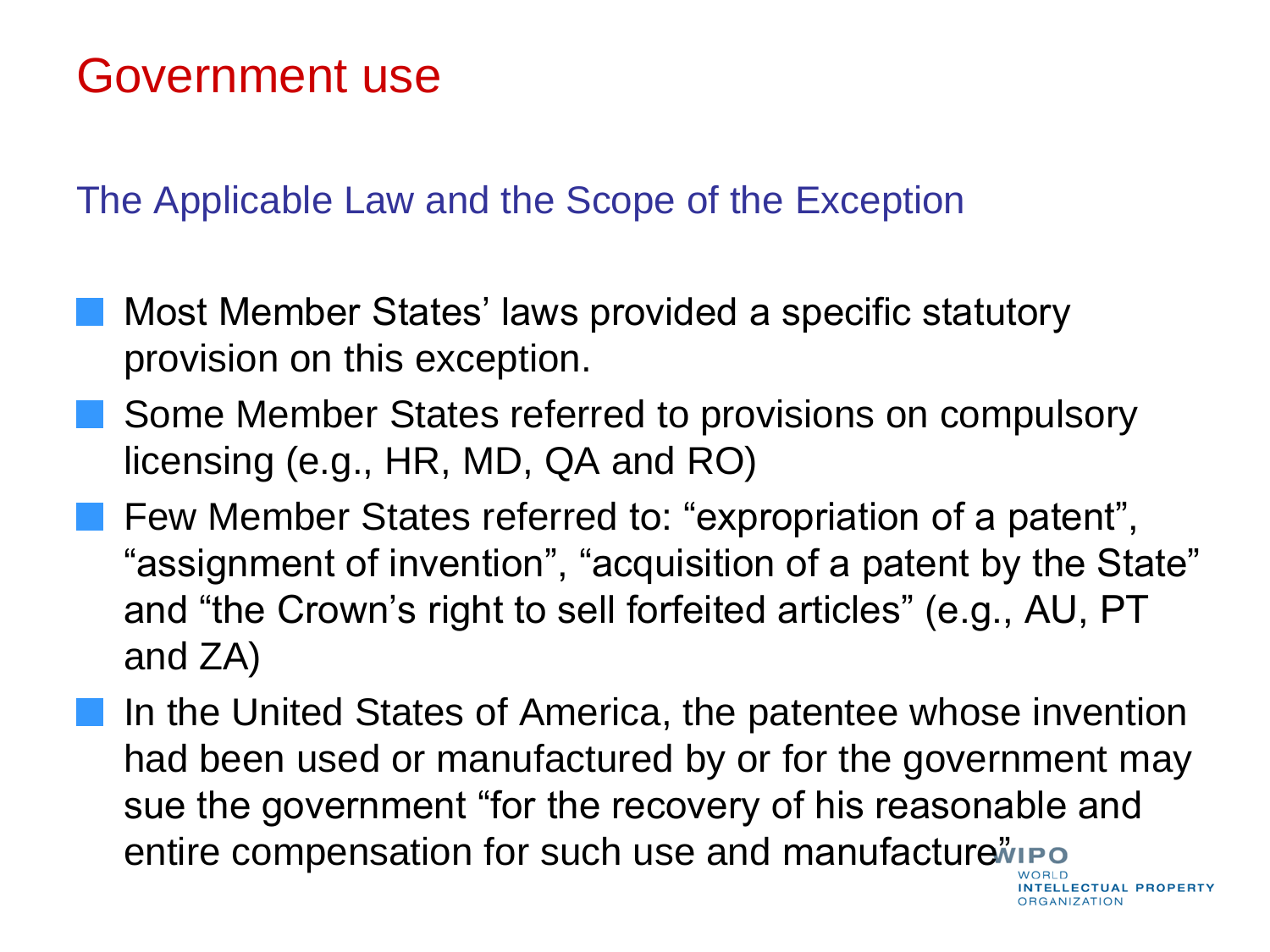#### **Grounds**

- "national security" (46); "public health" (38); "national emergency and/or extreme urgency" (35); "other grounds" (19); "anti-competitive practices and/or unfair competition" (16); "refusal to grant licenses on reasonable terms" (14); "non-working or insufficient working of the patented invention" (11); and "dependent patents" (5)
- Other grounds: "public needs" and "development of economically important sectors", "nutrition", "public interest" such as "national security, nutrition, health, environmental conservation", "any other public service", "matters of "vital public interest" […] including national economy, public order and morality", and "where patent has not been exploited in a manner which contributes to the promotion of technological innovation and to the transfer and dissemination of technology"
- "No limitation with respect to the use by Government" (IN) "while the applicable law refers to matters of national security or national emergency, it does not specifically exclude the other grounds"(NZ)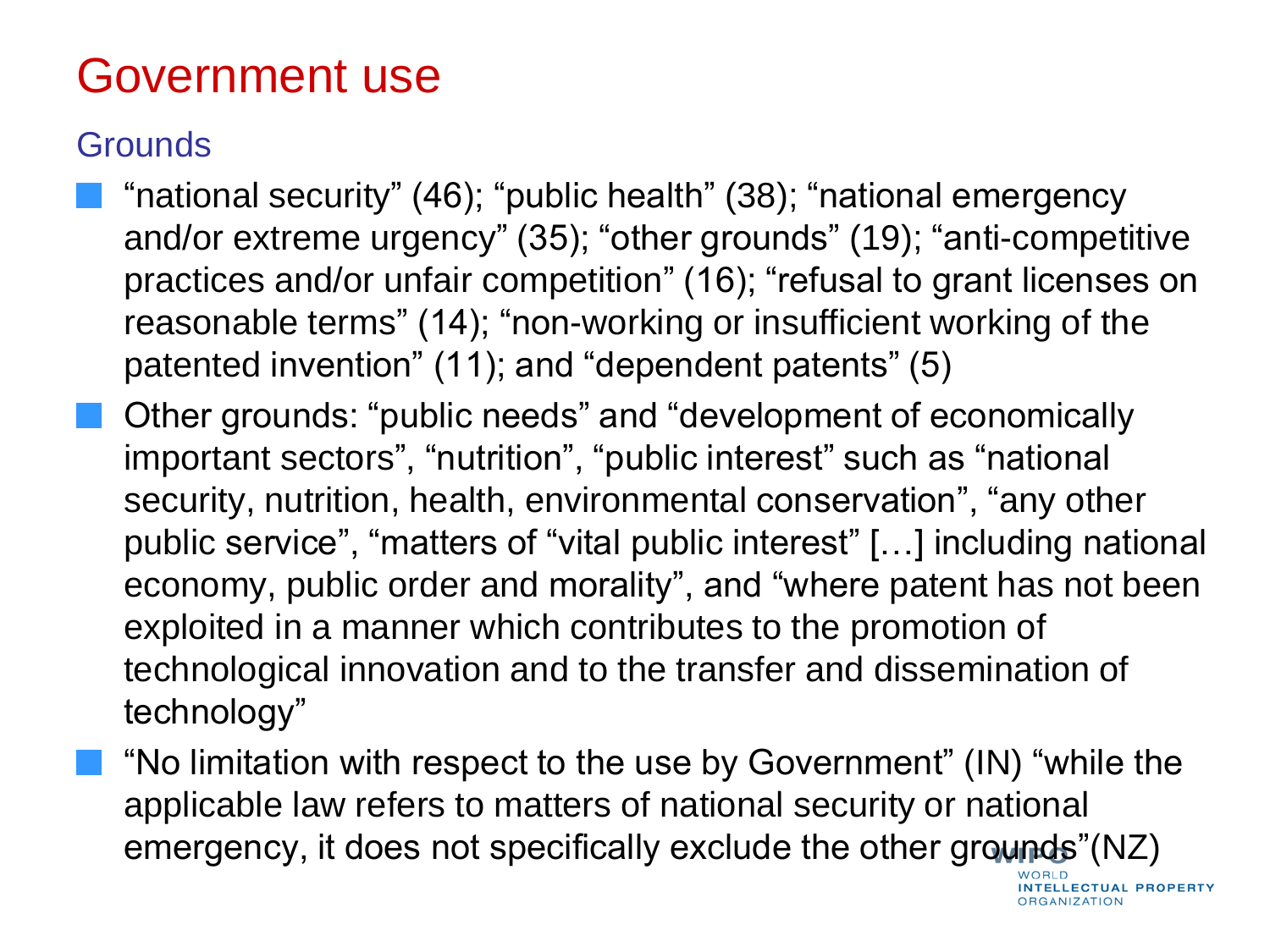#### Competent body which grants government use and beneficiaries

- "the Minister", "the National Executive", "the State", "the Crown", "the Commissioner", "the Commercial Court", the "competent authority", or "the King"
- Beneficiaries: the government or government agencies and third parties
	- "the use or manufacture of an invention described in and covered by a patent of the United States by a contractor, a subcontractor, or any person, firm, or corporation for the Government and with the authorization or consent of the Government, shall be construed as use or manufacture for the United States"
- Notification of the patentee or applicant
- The scope, duration and other conditions of government use
	- the scope and duration of the use shall be limited to the purpose for which the use was authorized
	- such use shall be non-exclusive
	- any use shall be authorized predominantly to supply the domestic market
	- the authorization could not be transferred, or could be transferred only "when the enterprise (or a part thereof) in which a patented invention is used"



WIPO NTELLECTUAL PROPERTY **DRGANIZATION**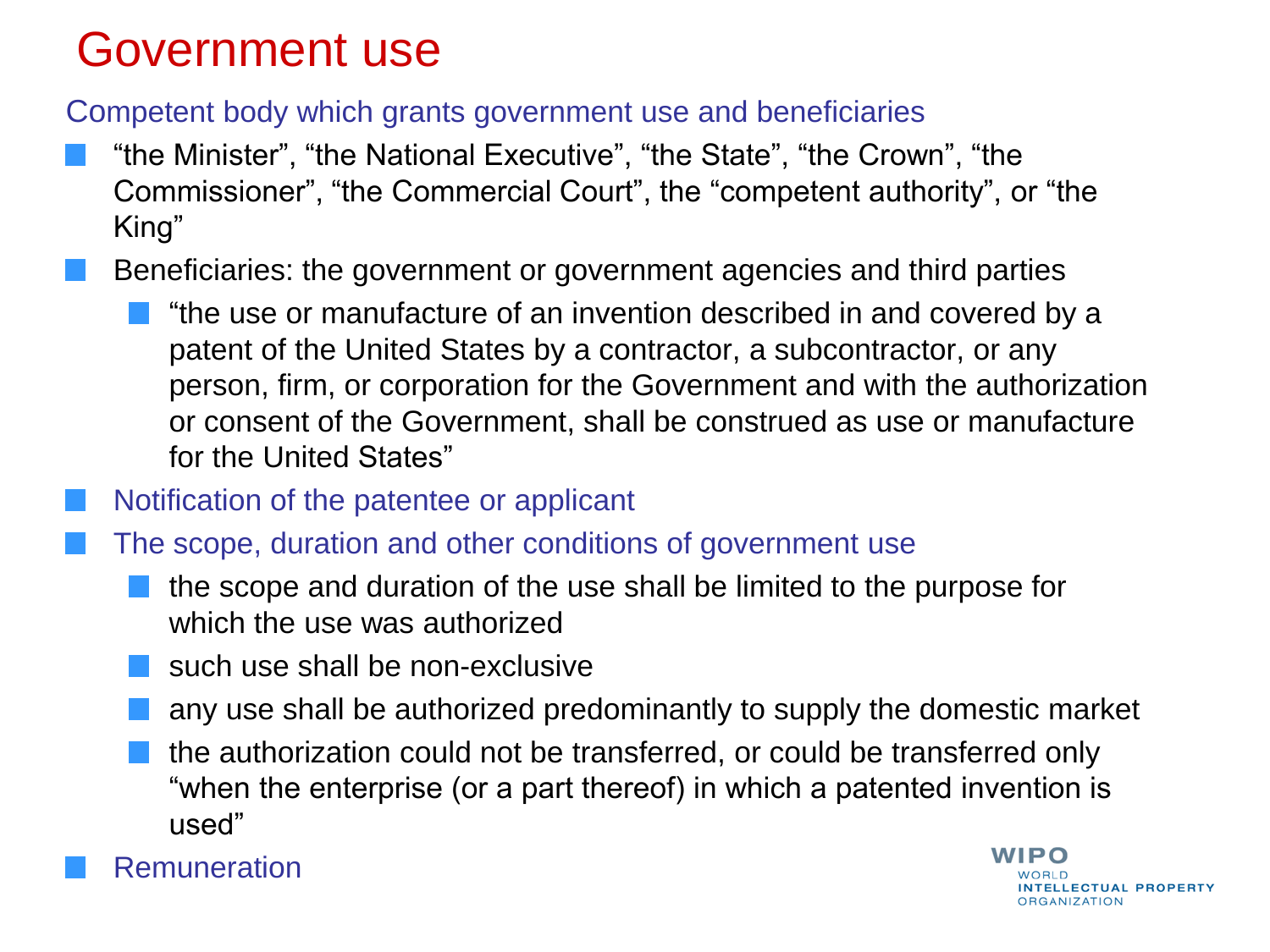Number and technological areas where the government use exception has been applied

- Malaysia and Zambia once in each country (pharmaceutical products)
- Thailand seven patents (pharmaceutical products)
- In most Member States the government use exception has never been invoked or no data available (BT, CA, CN, DO, GM, JO, KE, LV, MA, MU, NZ, NO, OM, PK, PL, PT, RU, SA, ST, TJ and UG)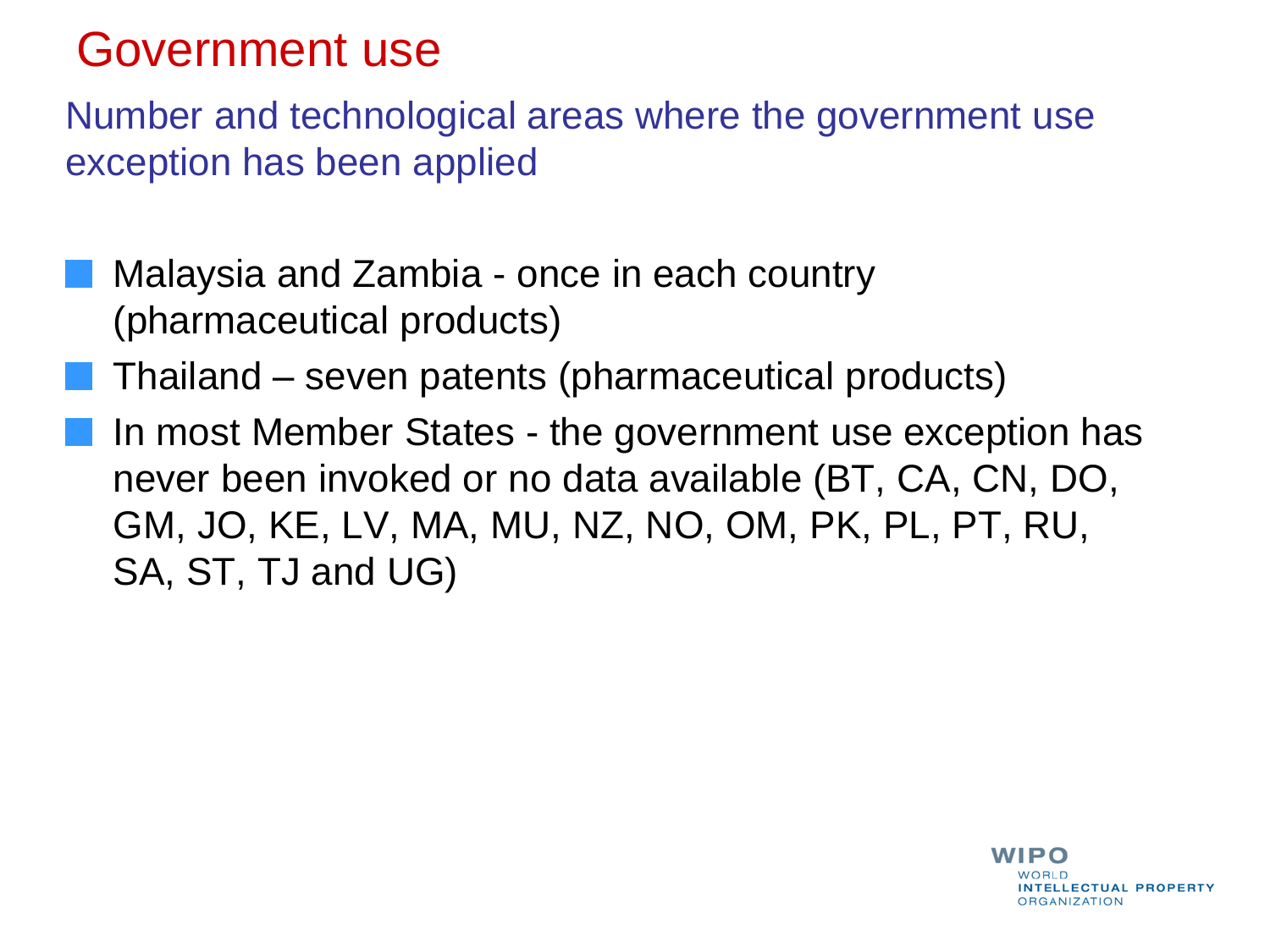#### Implementation Challenges

- Most Member States responded:
	- The legal framework of the exception was adequate to meet the objectives sought
	- No challenges in relation to the practical implementation of the exception
- In Bhutan, Morocco and Qatar the relevant provisions would be amended
- In Zambia and Zimbabwe, the current legal framework was not considered adequate
- In Uganda, the lack of technological capacity was a challenge

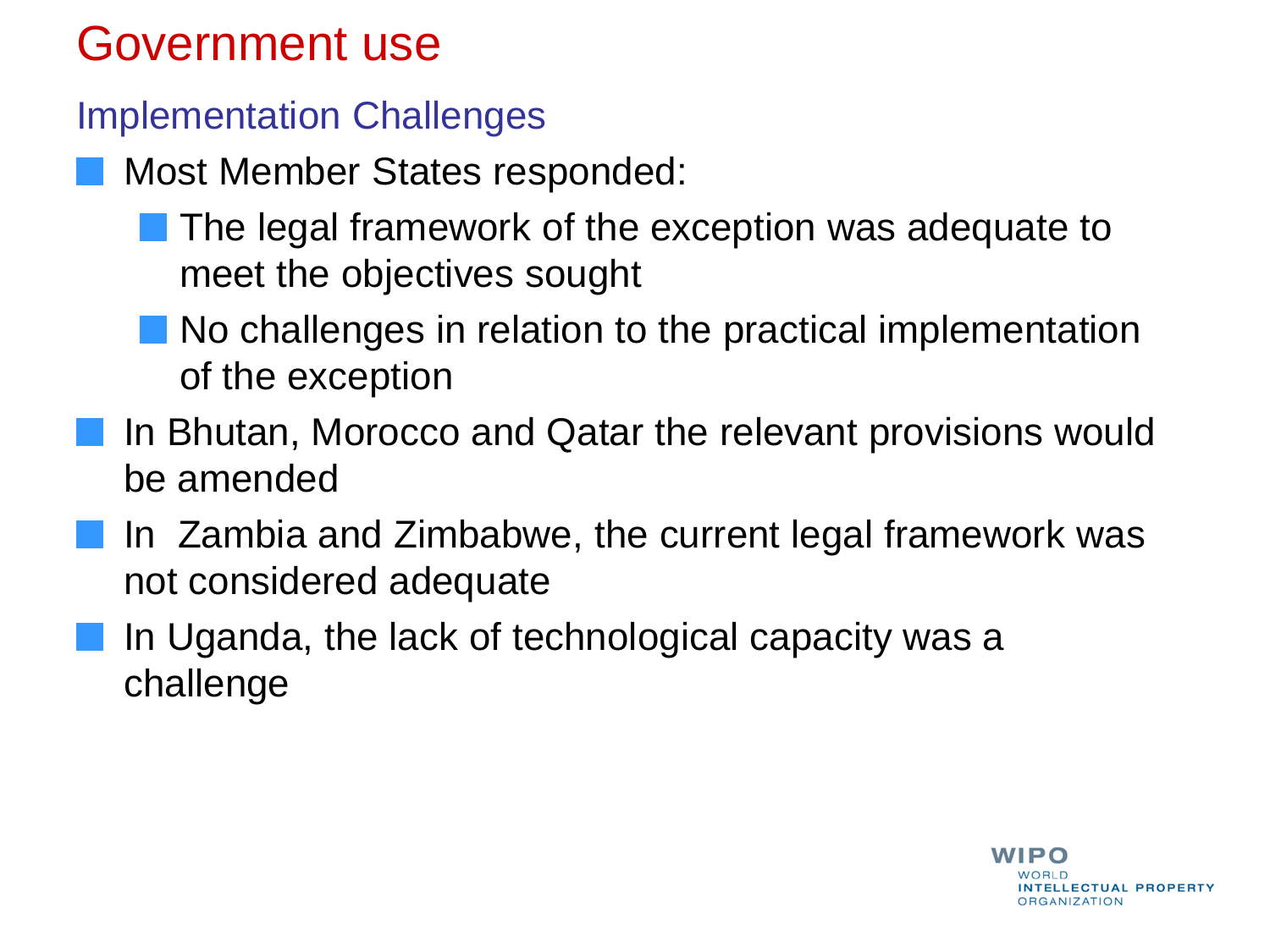

#### **EXHAUSTION OF PATENT RIGHTS**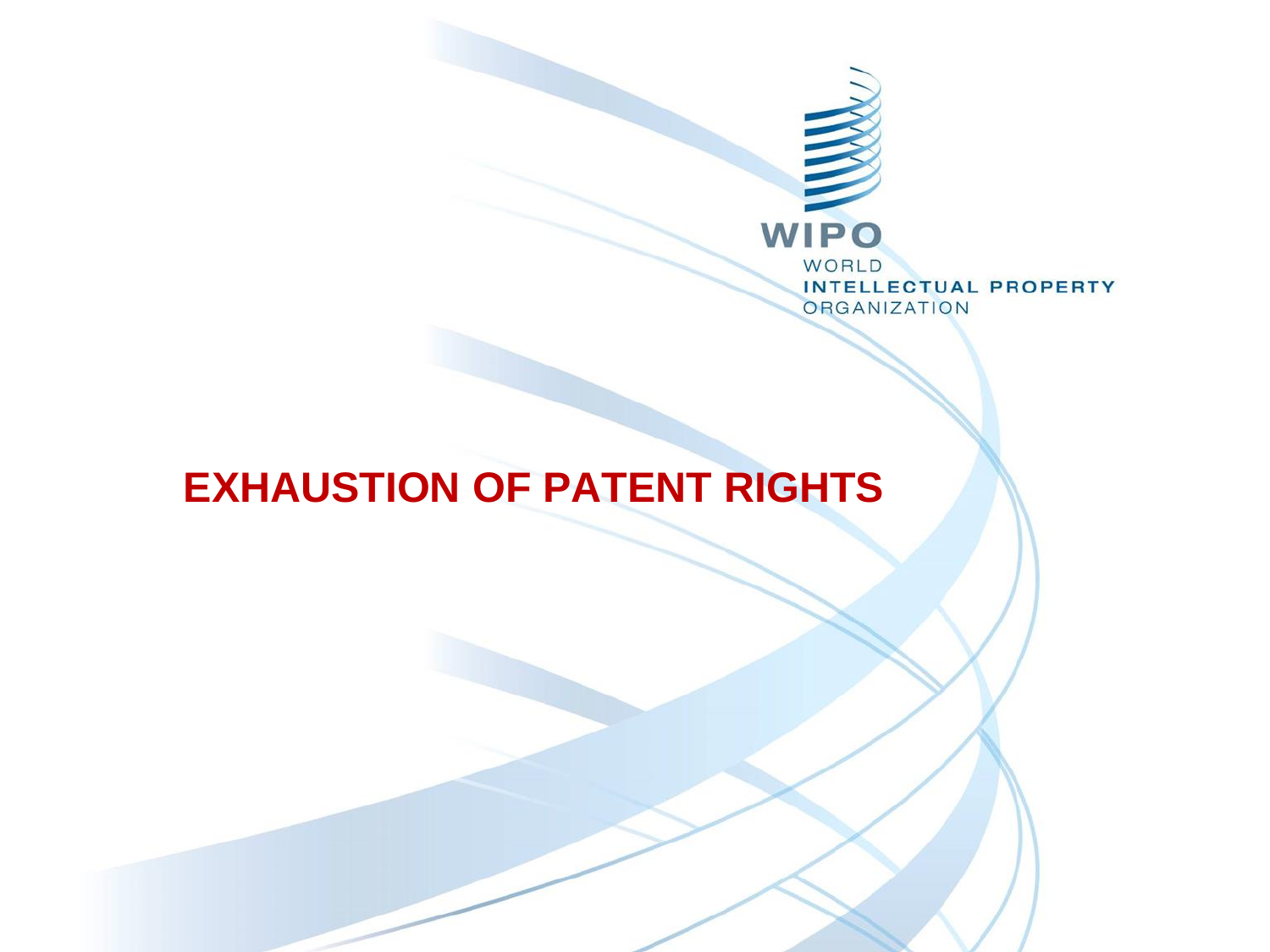Member States that responded to questions regarding exhaustion of patent rights (76 in total)

Albania, Algeria, Argentina, Armenia, Australia, Austria, Azerbaijan, Bosnia and Herzegovina, Brazil, Bulgaria, Burkina Faso, Canada, Chile, China, Costa Rica, Croatia, Cyprus, Czech Republic, Denmark, Dominican Republic, El Salvador, Finland, France, Gambia, Georgia, Germany, Greece, Honduras, Hungary, India, Israel, Italy, Japan, Jordan, Kenya, Latvia, Lithuania, Madagascar, Mauritius, Mexico, Morocco, Netherlands, New Zealand, Norway, Oman, Pakistan, Peru, Philippines, Poland, Portugal, Republic of Korea, Republic of Moldova, Romania, Russian Federation, Sao Tome and Principe, Serbia, Slovakia, Spain, Sri Lanka, Sudan, Sweden, Switzerland, Tajikistan, Thailand, Turkey, Uganda, Ukraine, United Kingdom, United Republic of Tanzania, Unite States of America, Viet Nam and Zimbabwe (76 in total)**WIPO** 

**NORID** NTELLECTUAL PROPERTY **ORGANIZATION**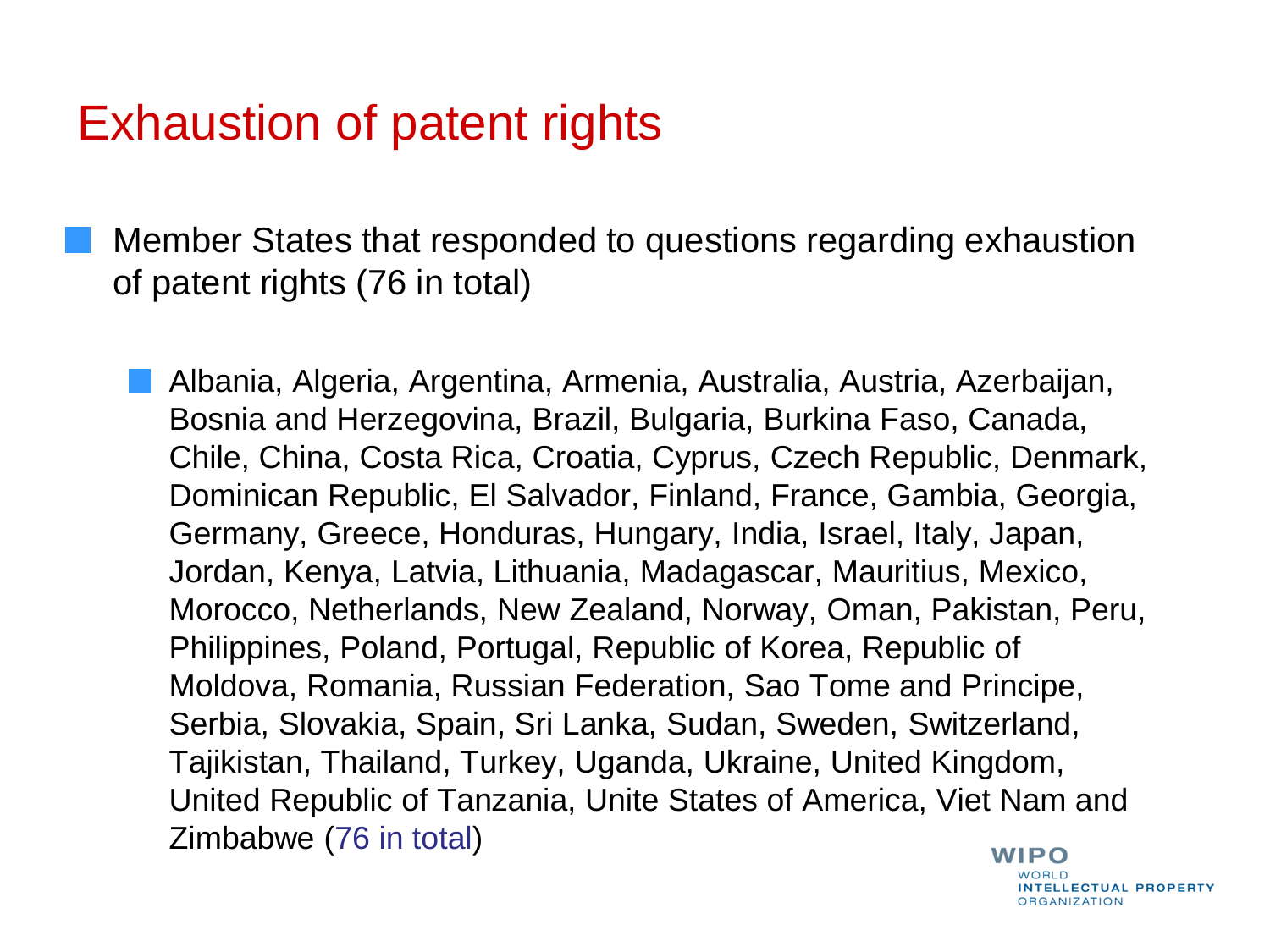Public Policy Objectives

Achieving an appropriate balance of rights

- Avoid indefinite and repeated remuneration to a patent holder for the use of the patented invention pertained to the same product
- Facilitating trade and competition

Applicable laws

Statutory provisions in most Member States In some Member States, provided under case law Doctrine of implied license (CA, UK)

WIPO NTELLECTUAL PROPERTY ORGANIZATION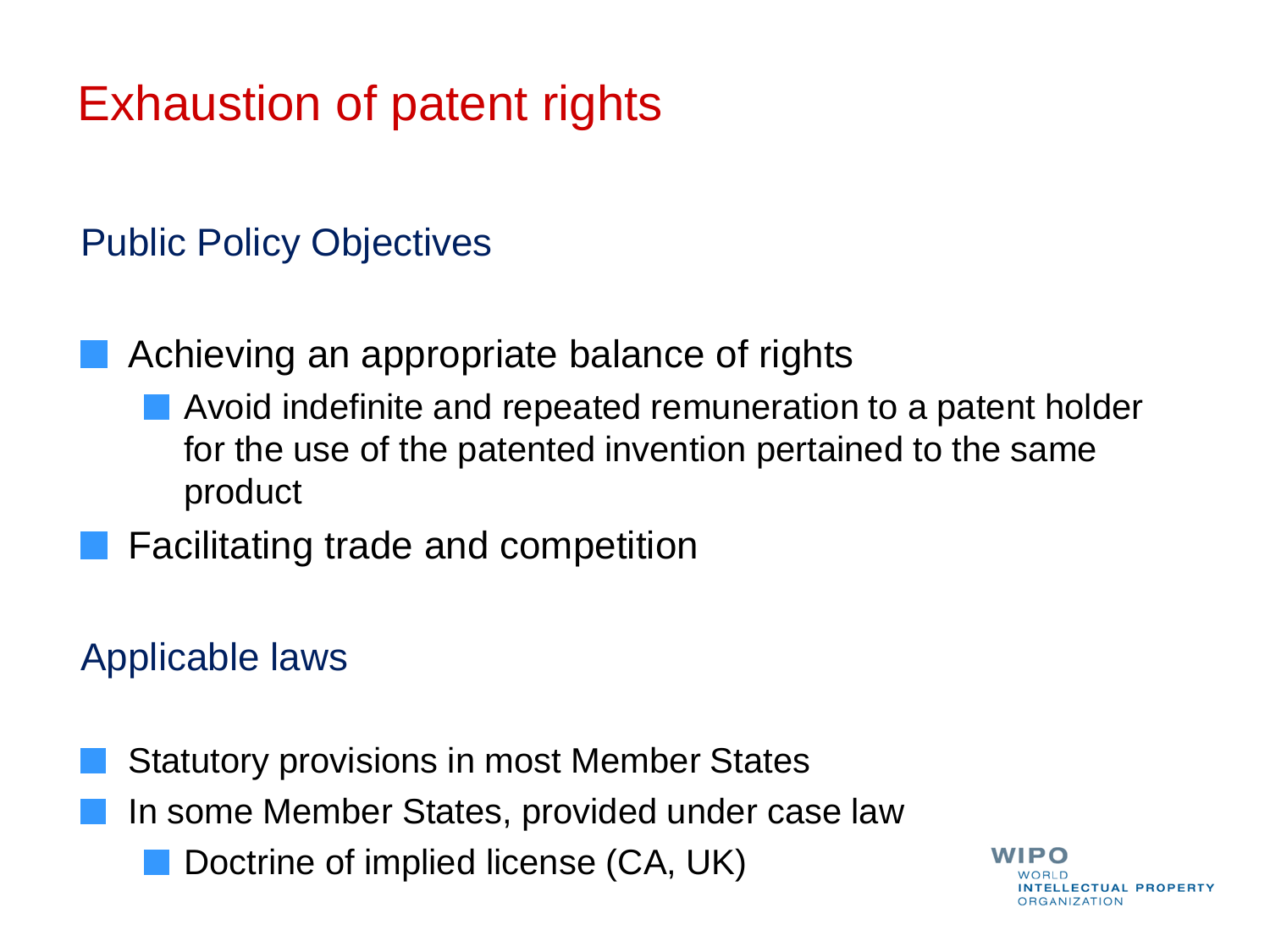#### Exhaustion regimes

- National exhaustion
- International exhaustion
	- In some Member States, under certain conditions
		- **Parallel importation is lawful, complies with the principles of** commercial competition and fairly takes into account the economic value of the protected patents (JO)
		- Cost of parallel imported product is less than the cost of purchasing the product from the patentee (ZW)
- Regional exhaustion
	- MSs of the Agreement Revising the Bangui Agreement on the Creation of an African Intellectual Property Organization or the Agreement on the European Economic Area
	- Often regional and national exhaustion rules apply in parallel
- Uncertain

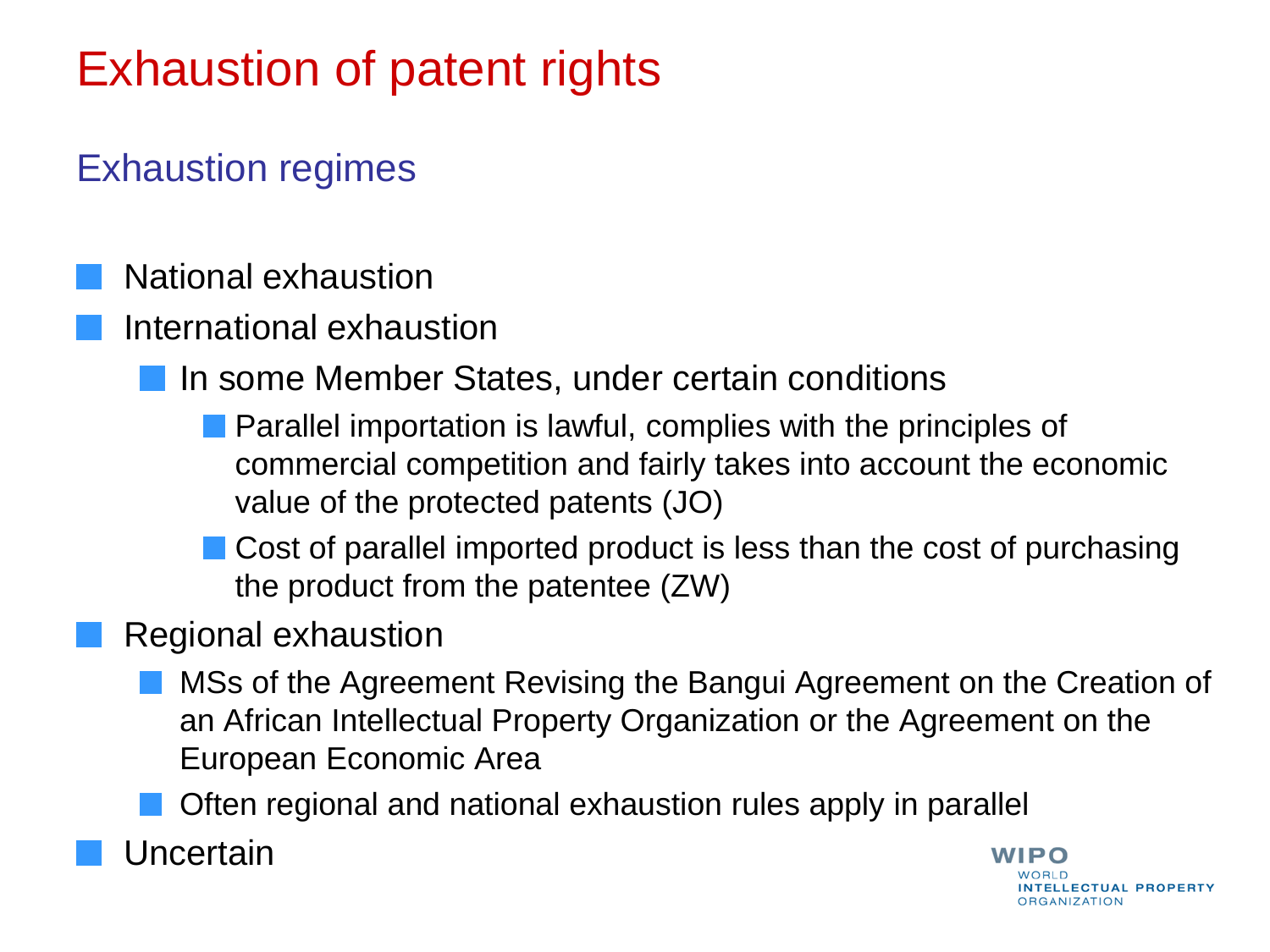#### Exhaustion regimes

- Mixed exhaustion regime (depending on the nature of goods or circumstances)
	- In principle, national exhaustion: parallel import of medicines may be allowed under certain conditions (SA)
	- In principle, national exhaustion: Minister of Commerce and Industry may declare the patent rights exhausted under certain conditions (OM)
	- In principle, EEA regional exhaustion: international exhaustion applies if a patent protection is of secondary importance due to the functional characteristics of the goods or to means of agricultural production and agricultural capital equipment; where the price of the goods are set by the State in Switzerland or the country of commercialization, the goods may be only placed in Switzerland with the agreement of the patentee (CH)

WIPO NTELLECTUAL PROPERTY **ORGANIZATION**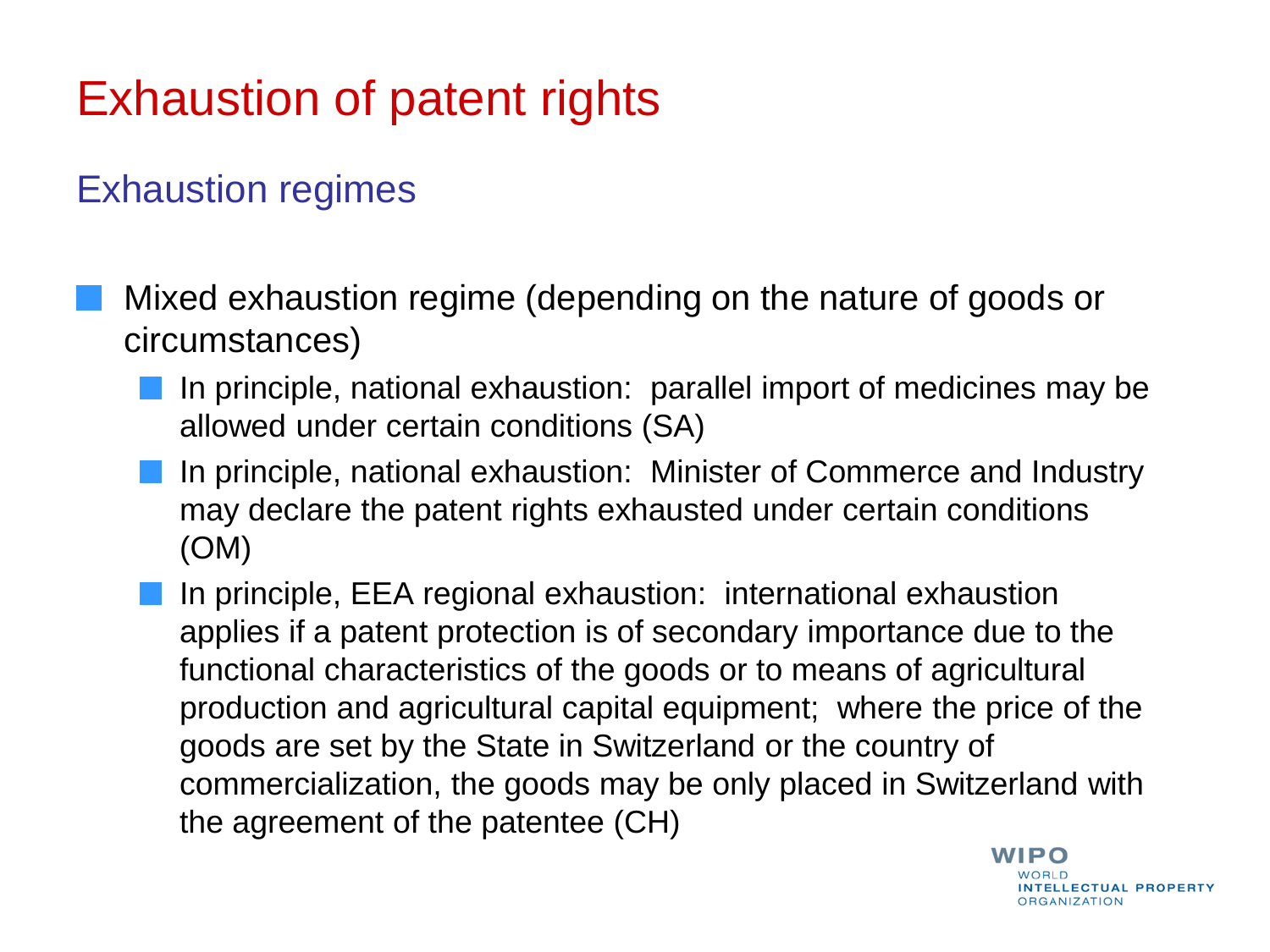#### Exhaustion – in details

- "Lawfully" put on the market (e.g., AM, AR, CL, DM, MG, NL, TJ and VN)
	- authorization by the owner (AR); without violation of patent rights (UA); products put on the market under CL or prior use exception
- In some Member States, a patent holder may be able to limit the applicable exhaustion of rights through contractual restrictions or under certain conditions (AU, HU, IT and UK (doctrine of implied license))
	- Mere notice on the product by a patentee cannot override the applicable exhaustion doctrine
- Process patents
	- A patented process is exhausted only when the process is performed with a device, the rights in relation to which have already been exhausted (RU)**ELLECTUAL PROPERTY**

**RGANIZATION**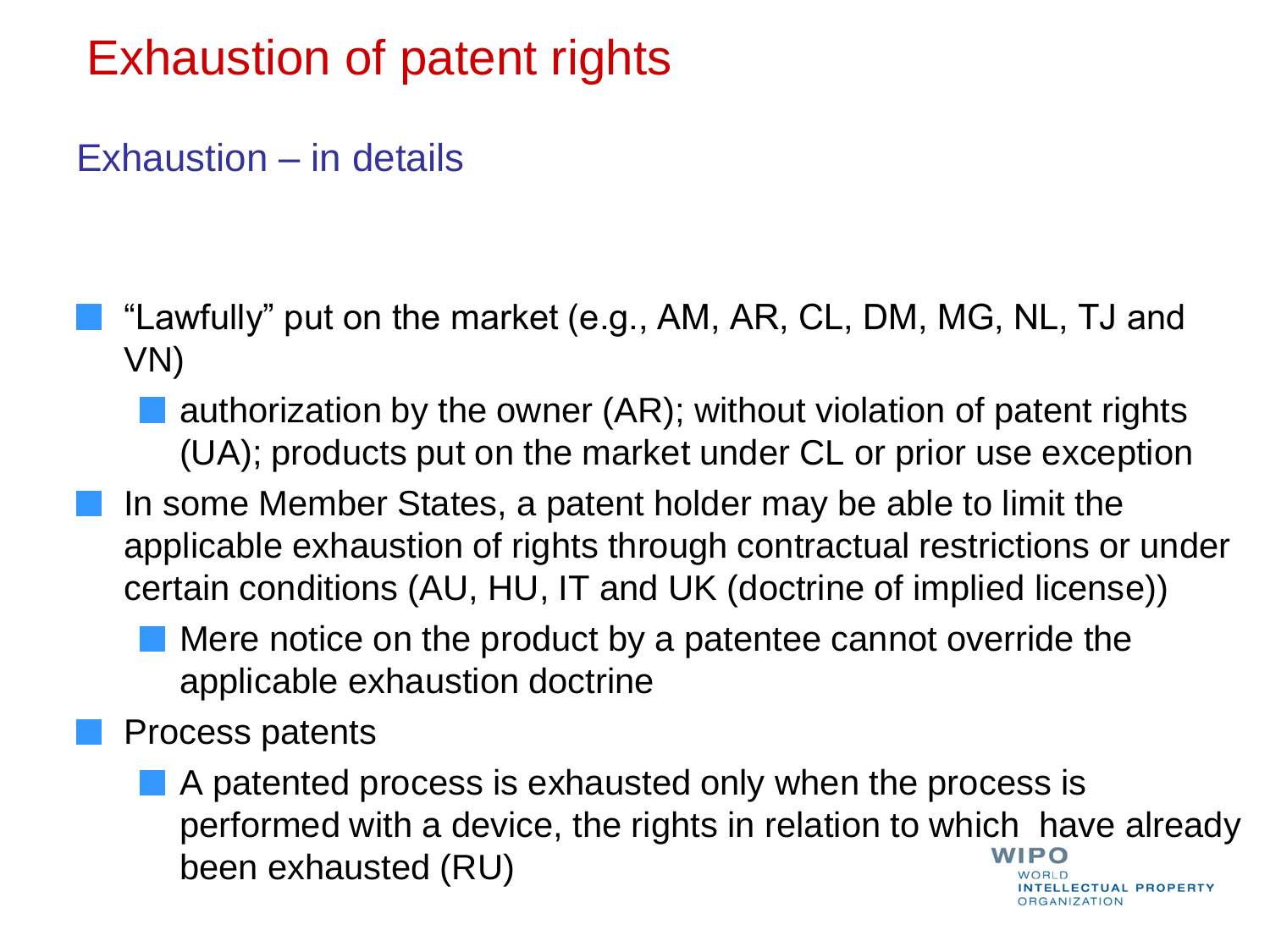#### Implementation Challenges

Most Member States responded that:

- The legal framework of the exception was adequate to meet the objectives sought;
- No challenge had been encountered in relation to the practical implementation of the applicable exhaustion regime
- Two Member States responded that the applicable exhaustion regime was not deemed appropriate or adequate (DZ, ZW)
- Two Member States stated that it had not been tested (BT, LK)
- In some Member States, the issue is under discussion or amendments to the applicable law is envisaged (CL, SV and RU)
- Challenges were reported by some Member States: e.g., availability of parallel import (KE, SV); importation of counterfeit pharmaceutical products (ZW); recycled goods under design WIPO patents (CN)NTELLECTUAL PROPERTY

**ORGANIZATION**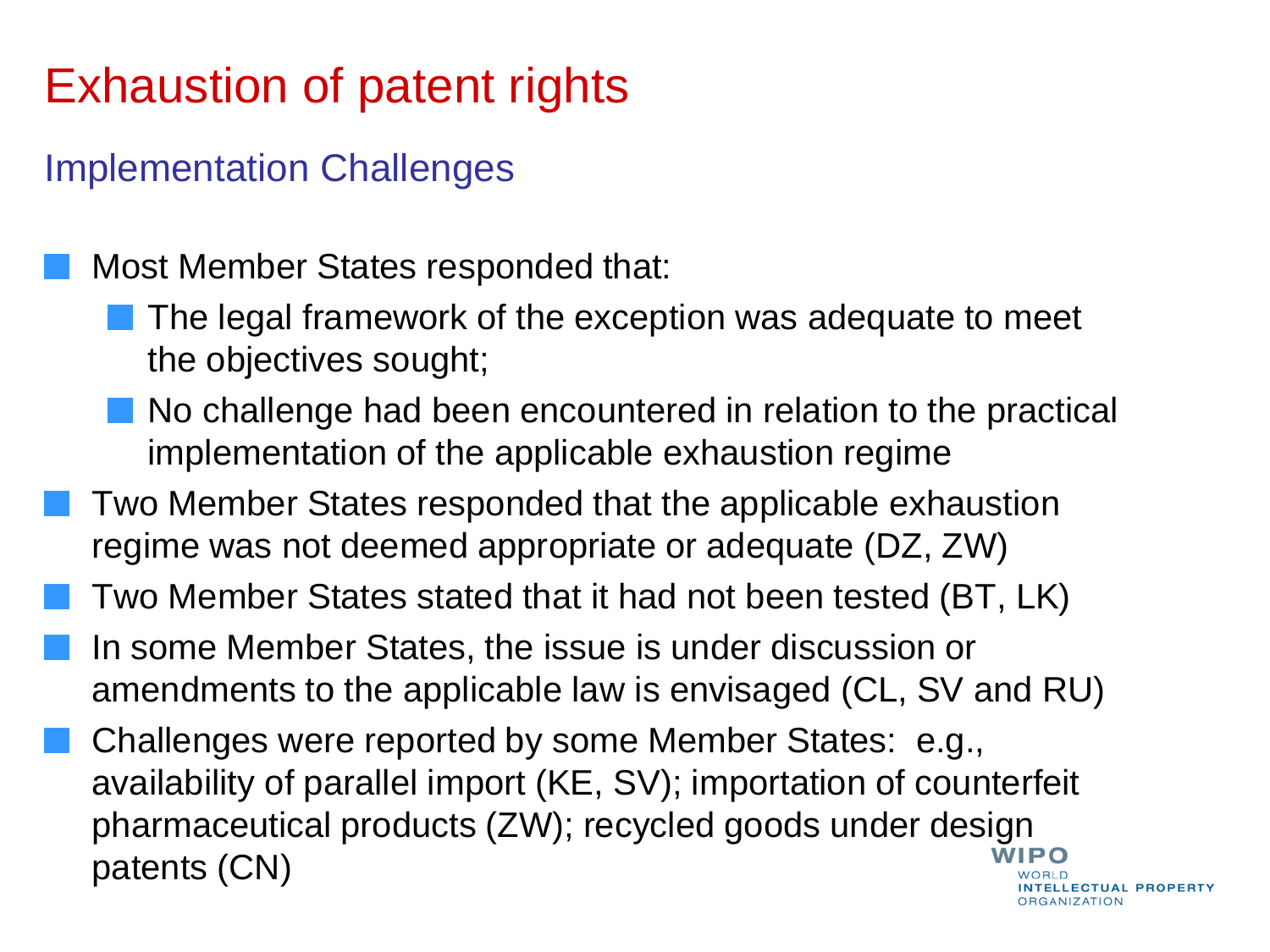

### FARMERS' AND/OR BREEDERS' USE OF PATENTED INVENTIONS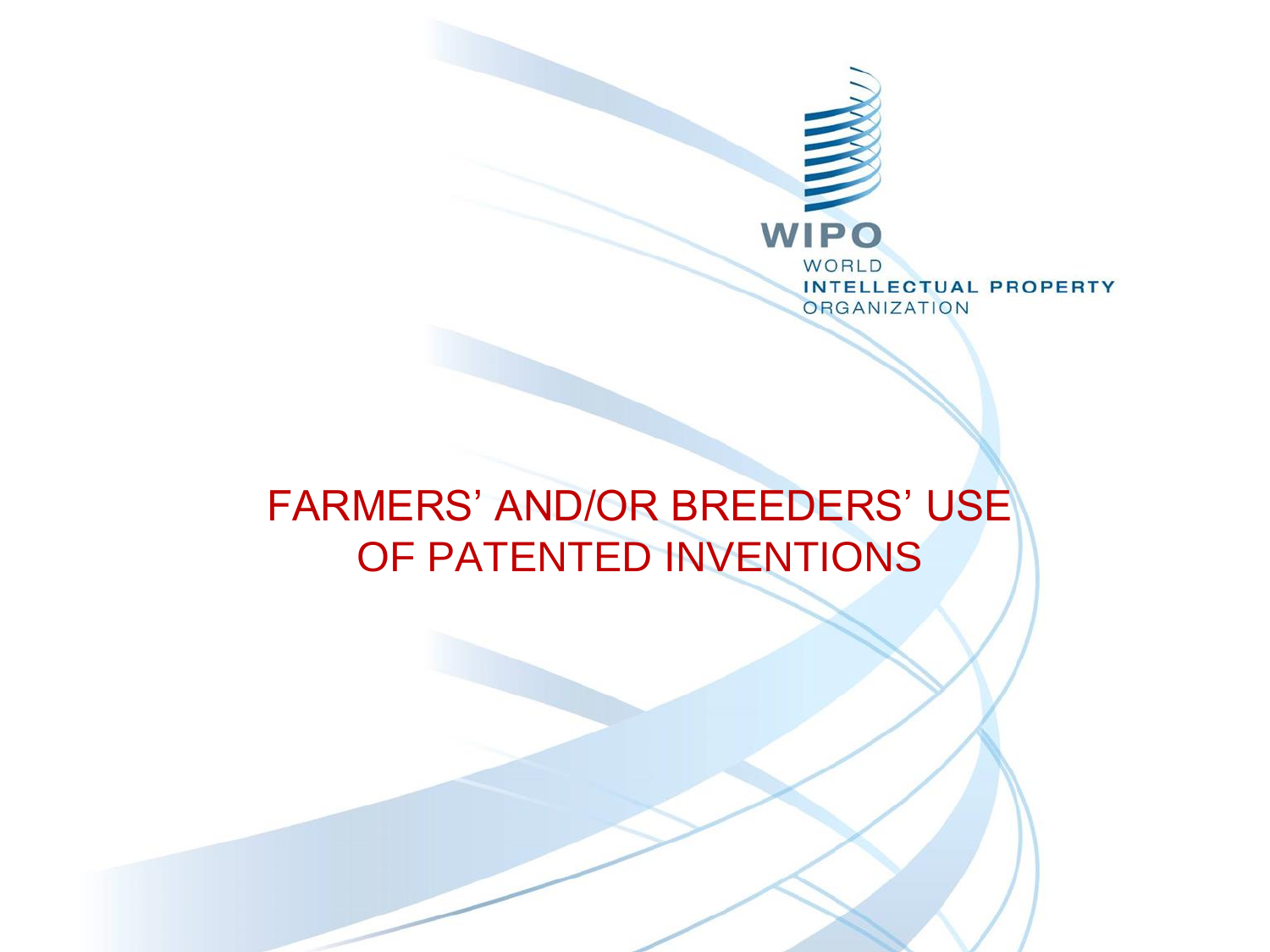#### SCP/21/6 addresses:

Exceptions and limitations to patent rights (farmers' and/or breeders' use of patented inventions)

#### It does not address:

Exceptions and limitations to plant breeders' rights (farmers' and/or breeders' use of plants under plant variety protection)

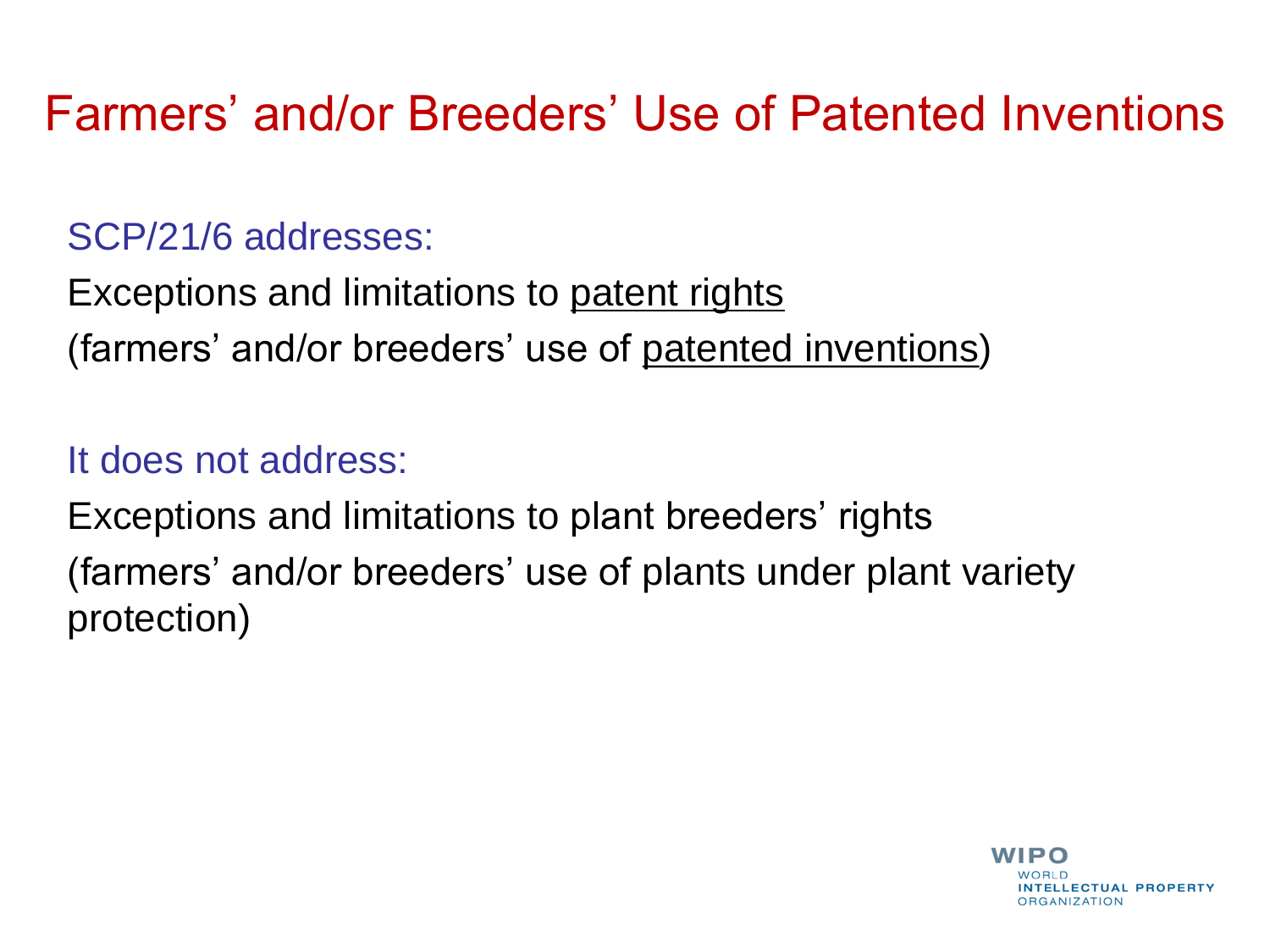#### The exception is provided in:

Albania, Austria, Bosnia and Herzegovina, Brazil, Bulgaria, Croatia, Czech Republic, Denmark, Finland, France, Germany, Greece, Latvia, Lithuania, Mexico, Netherlands, Norway, Poland, Portugal, Republic of Moldova, Saudi Arabia, Serbia, Slovakia, Spain, Sweden, Switzerland, United Kingdom and Viet Nam (28 in total)

- Plants and animals are not patentable subject matter in some Member States
- The extent of patent protection and exhaustion rule applied to biological material which is propagated or multiplicated from the patented biological material and which has the same characteristics as the patented material

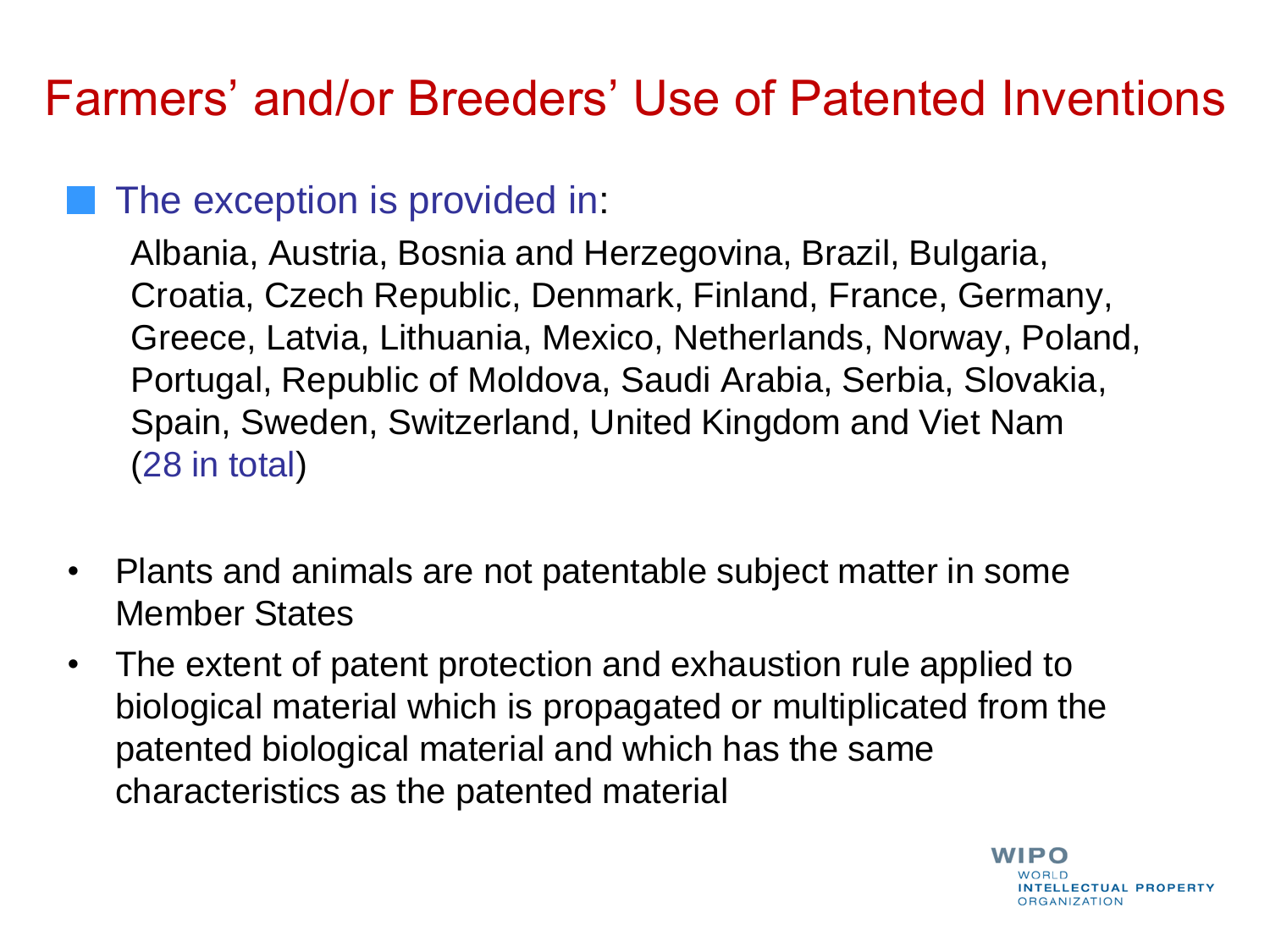Public Policy Objectives

To balance the interests of a patent owner, farmers and breeders with respect to patented invention involving biological material

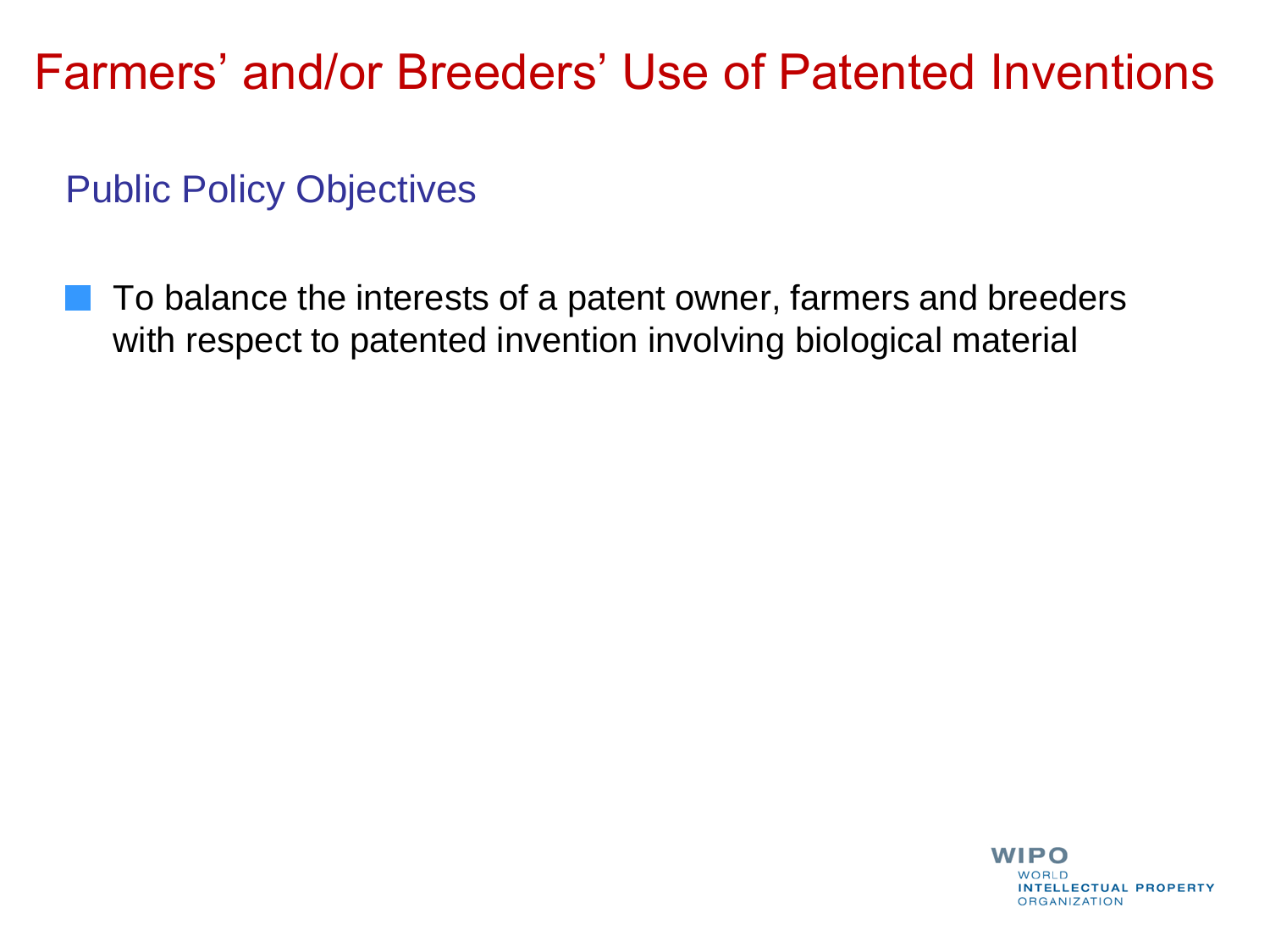- The sale or commercialization of **plant propagating material to a farmer** by the patent holder or with his consent implies authorization to the farmer **to use the product of his harvest for propagation or multiplication by him on his own farm**
	- The sale or commercialization of **breeding stock or animal reproductive material to a farmer** by the patent holder or with his consent implies authorization to the farmer **to use the livestock for an agricultural purpose**
		- Not covering commercial exploitation of harvested product or commercial reproduction activities (ES, GR and LV)
		- **Farmers, other than small farmers, shall pay remuneration (NL,** UK); no remuneration payment (NO)
		- **Limited to certain agricultural species (NL)**

Patent rights do not extend to biological material which was obtained **accidentally or technically unavoidable** in the agricultural sector (AT, DE)

WIPO NTELLECTUAL PROPERTY **DRGANIZATION**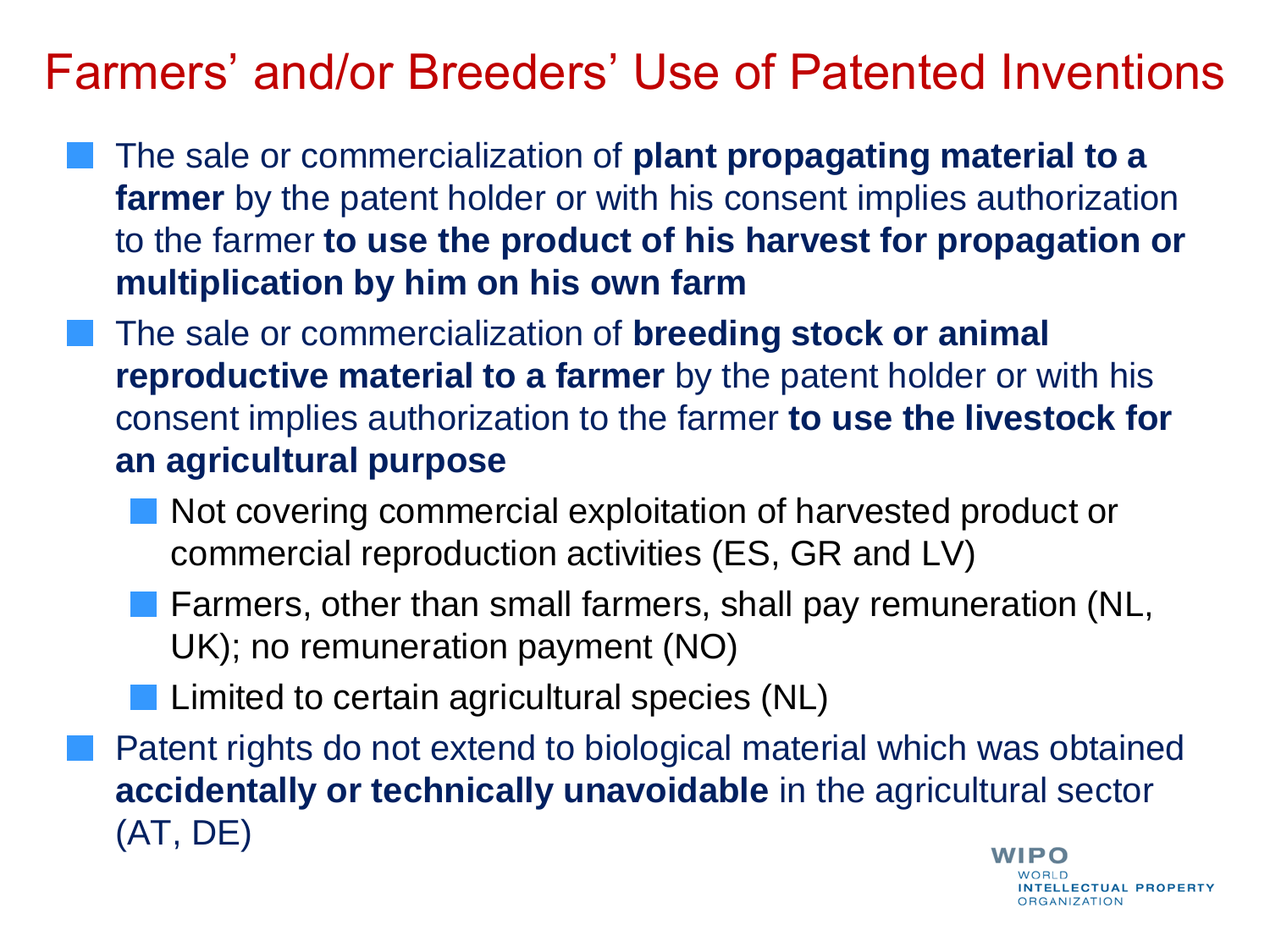- The patent right does not extend to propagated biological material obtained from the biological material put on the market, if the **propagation necessarily results from the application for which the biological material was marketed**
	- **The exception applies to a single act of propagation (no** subsequent use for further propagation) (AT, PL) A similar provision in conjunction with the exhaustion of rights (PT)

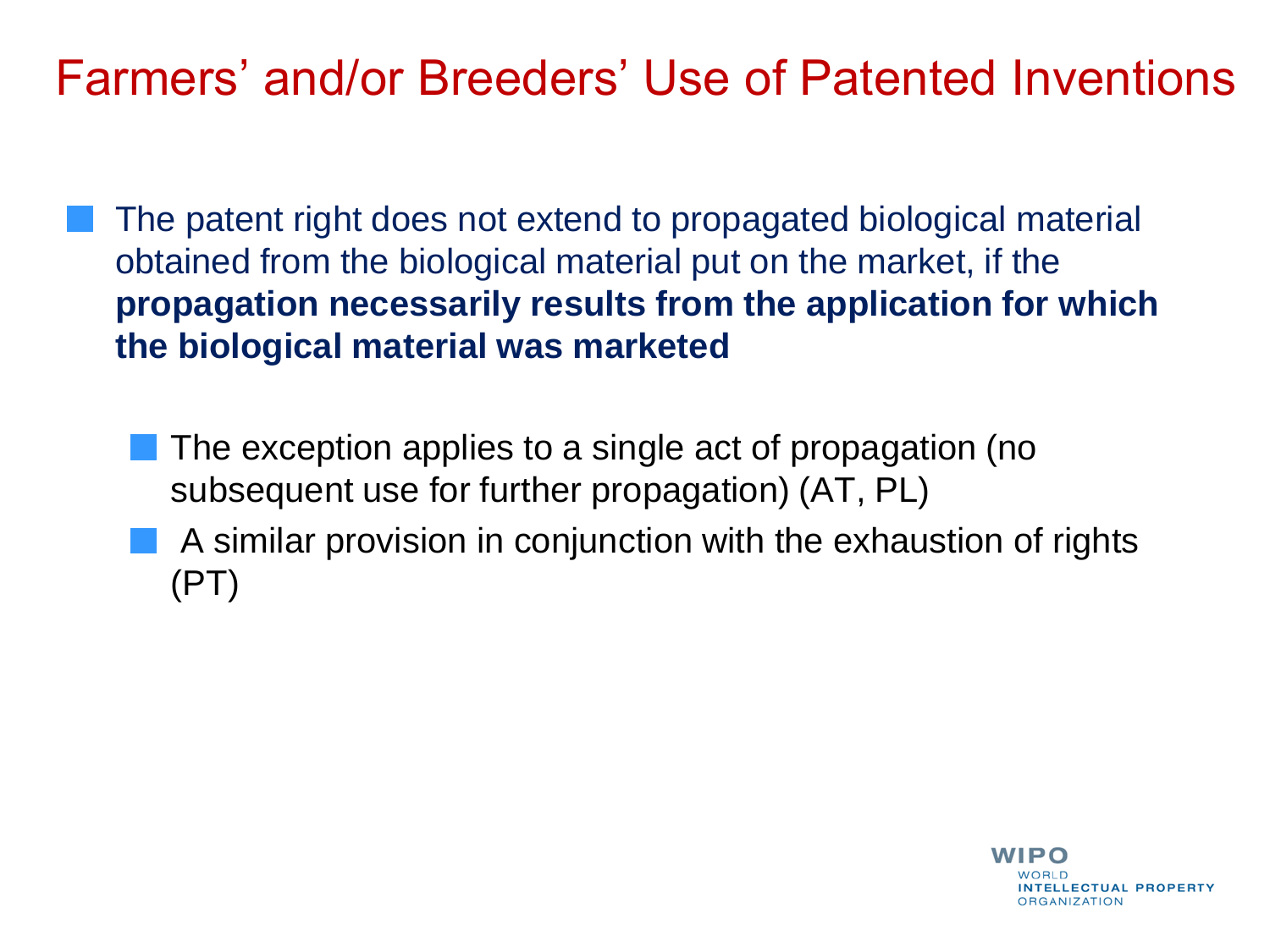Acts for **creating or discovering and developing a new plant variety** Non-commercial use of patented living material as an **initial source of variation in order to obtain other products**

- Creating or discovering and developing other plant varieties (FR; similar provision in CH)
- Non-commercial use of patented subject matter related to living material as an initial source of variation to obtain other products (BR)
- Non-commercial use of patented subject matter related to living material as an initial source of variation to obtain other products, provided that such use is not repeated (MX)

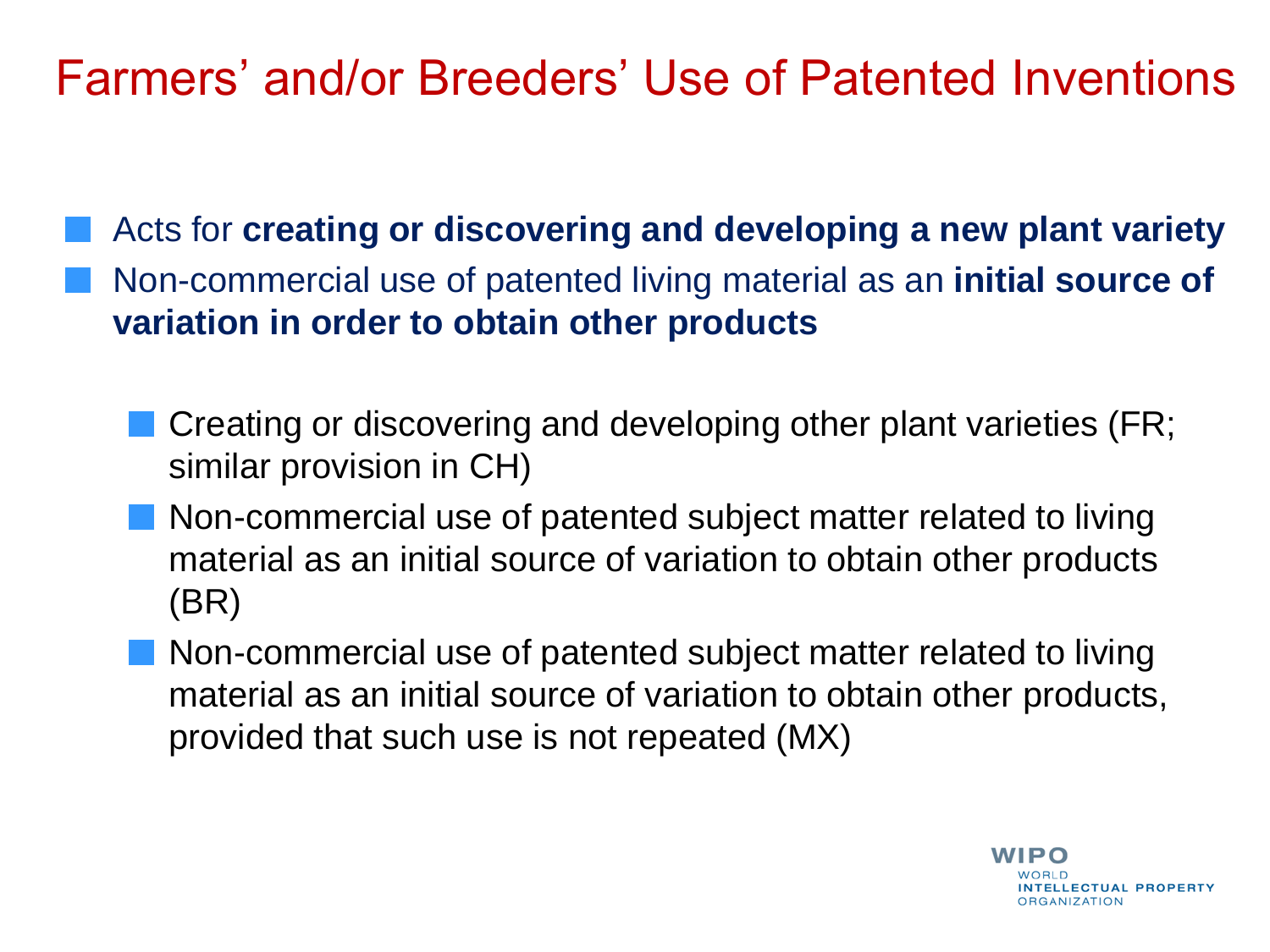- Where **a plant breeder cannot exploit his/her plant variety right without infringing a prior patent**, he/she may request a compulsory license to the extent that such a license is necessary for the exploitation of the plant variety
	- The variety constitutes significant technical progress of considerable economic interest compared with the patented invention
	- **Non-exclusive**; non-assignable except with that part of the enterprise; payment of appropriate remuneration; unable to obtain a voluntary license from the patent holder
- In case where such compulsory license is granted, **a patent holder is entitled to a cross license** on reasonable terms to use the protected variety